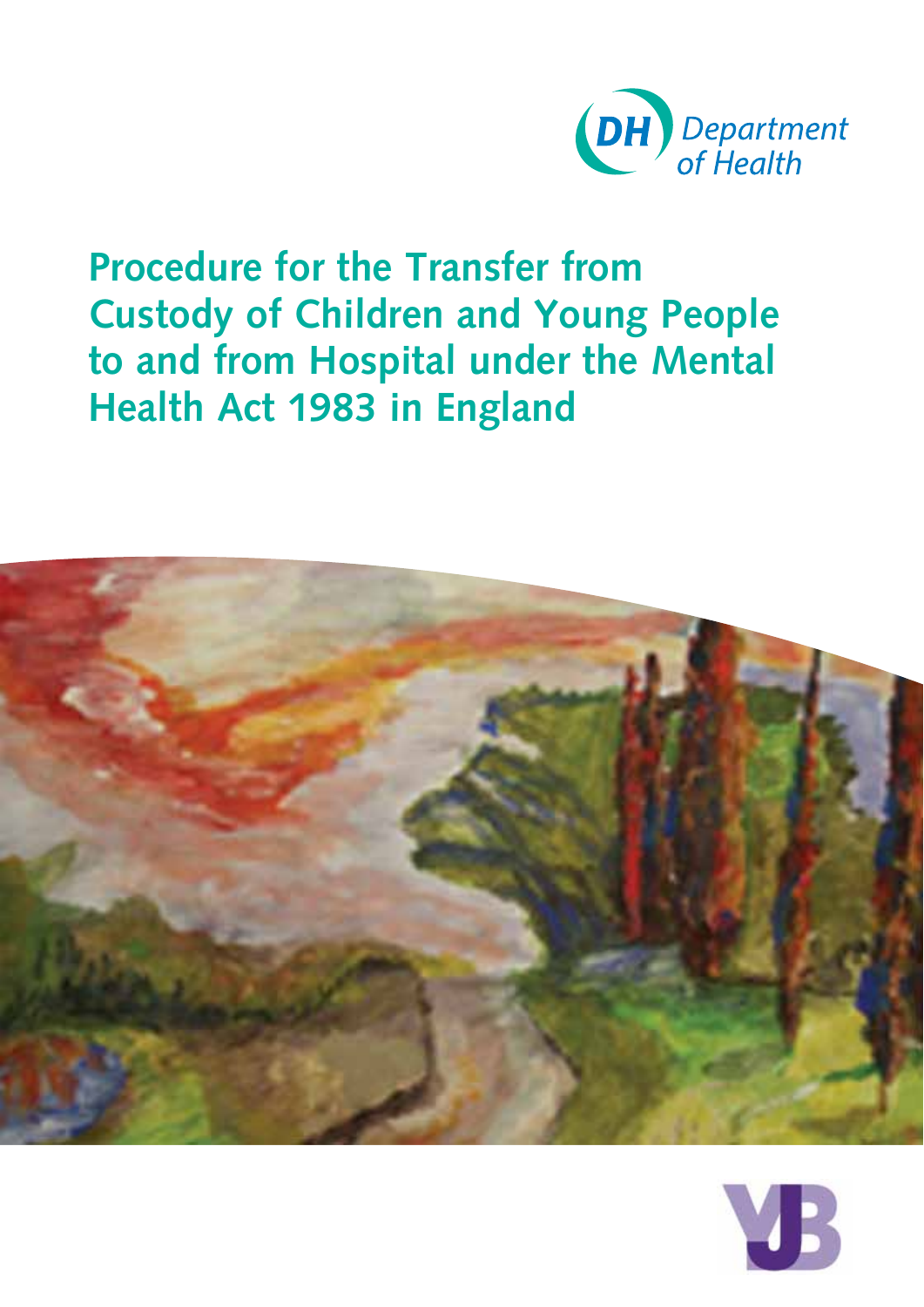#### **DH Information Reader BOX**

| Policy<br>HR/Workforce<br>Management<br>Planning<br>Clinical | Estates<br>Commissioning<br><b>IM &amp; T</b><br>Finance<br>Social Care/Partnership Working                                                                                                                                                                                       |
|--------------------------------------------------------------|-----------------------------------------------------------------------------------------------------------------------------------------------------------------------------------------------------------------------------------------------------------------------------------|
| Document purpose                                             | <b>Best Practice Guidance</b>                                                                                                                                                                                                                                                     |
| Gateway reference                                            | 12180                                                                                                                                                                                                                                                                             |
| Title                                                        | Procedure for the transfer of children and young people<br>to and from hospital under the Mental Health Act 1983<br>in England                                                                                                                                                    |
| Author                                                       | DH                                                                                                                                                                                                                                                                                |
| <b>Publication date</b>                                      | June 2011                                                                                                                                                                                                                                                                         |
| <b>Target audience</b>                                       | PCT CEs, NHS Trust CEs, SHA CEs, Care Trust CEs,<br>Local Authority CEs, Directors of Children's SSs,<br>Secure Childrens' Homes, Directors of Secure Training<br>Centres, Heads of Healthcare at YOIs and Governors of<br>YOIs                                                   |
| <b>Circulation list</b>                                      |                                                                                                                                                                                                                                                                                   |
| Description                                                  | The procedure for transferring to and from hospital<br>under the Mental Health Act 1983 any child or young<br>person who is:<br>· detained in custody in pursuance of any sentence<br>ororder for detention:<br>• remanded in custody or who is otherwise detained in<br>custody. |
| Cross reference                                              | N/A                                                                                                                                                                                                                                                                               |
| Superseded documents                                         | N/A                                                                                                                                                                                                                                                                               |
| <b>Action required</b>                                       | N/A                                                                                                                                                                                                                                                                               |
| Timing                                                       | N/A                                                                                                                                                                                                                                                                               |
| <b>Contact details</b>                                       | Carly Tutty<br>Offender Health<br><b>Wellington House</b><br>London<br>SE1 8UG<br>(020) 7972 1302<br>http://www.dh.gov.uk/en/Publicationsandstatistics/<br>Publications/PublicationsPolicyAndGuidance                                                                             |
| For recipient use                                            |                                                                                                                                                                                                                                                                                   |

© Crown copyright 2011

First published November 2010

Produced by COI for the Department of Health

The text of this document may be reproduced without formal permission or charge for personal or in-house use.

www.dh.gov.uk/publications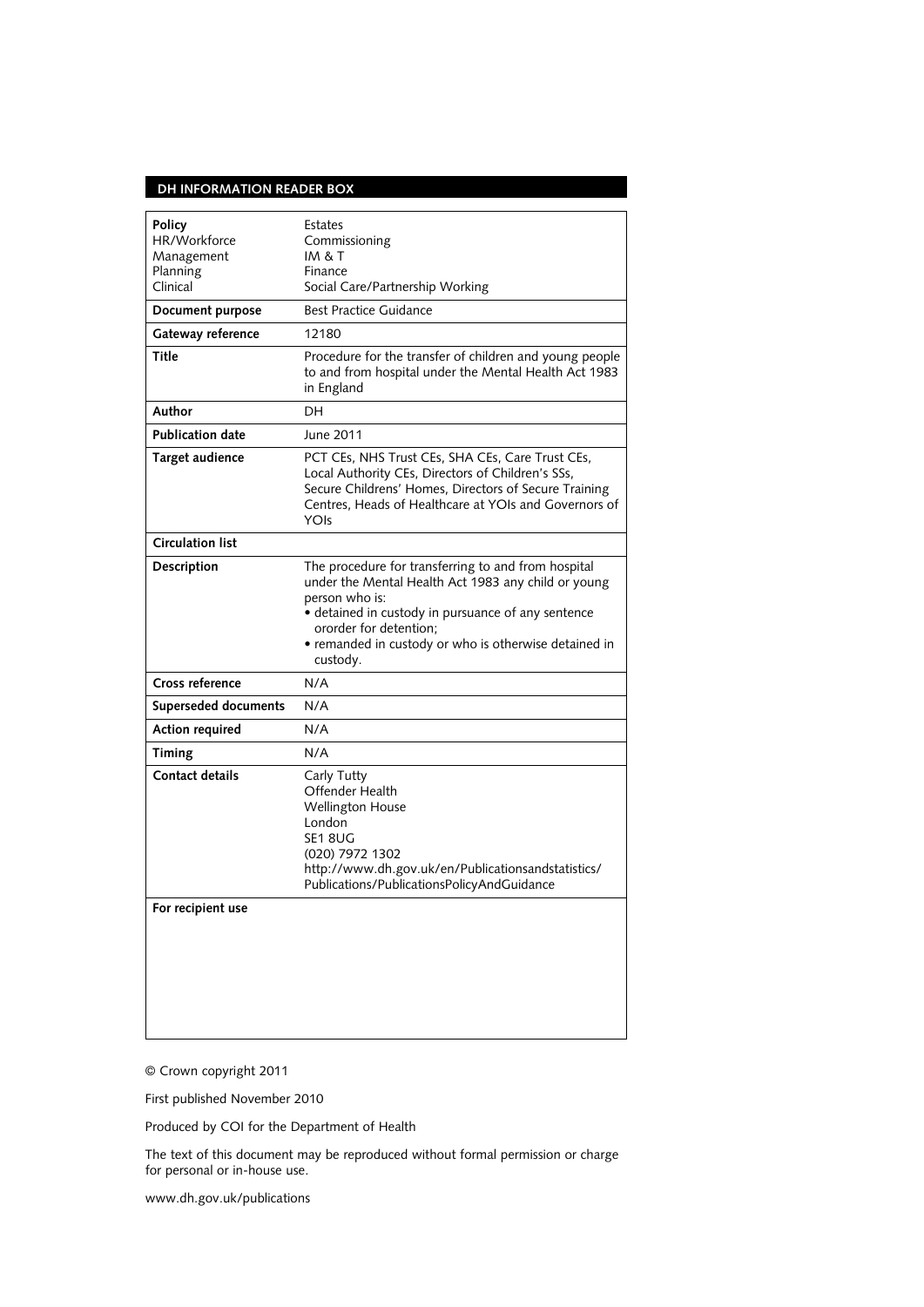![](_page_2_Picture_0.jpeg)

# **Procedure for the Transfer from Custody of Children and Young People to and from Hospital under the Mental Health Act 1983 in England**

This document details the procedure for transferring to and from hospital under the Mental Health Act 1983 any child or young person who is:

- detained in custody<sup>1</sup> in pursuance of any sentence or order for detention (by a court in criminal proceedings); or
- remanded in custody (by a court in criminal proceedings) or who is otherwise detained in custody.

- a secure training centre (STC);
- a young offender institution (YOI);
- accommodation provided by or on behalf of a local authority for the purpose of restricting the liberty of children and young people;
- accommodation provided for that purpose under subsection (5) of section 82 of the [1989 c. 41.] Children Act 1989 (financial support by the Secretary of State); or
- such other accommodation or descriptions of accommodation as the Secretary of State may by order specify.

<sup>1</sup> The terms 'custody' and 'youth detention accommodation' have the same meanings for children and young people as 'prison' and 'imprisonment' have for adults. In section 107, Powers of Criminal Courts (Sentencing) Act 2000 defines 'youth detention accommodation' as: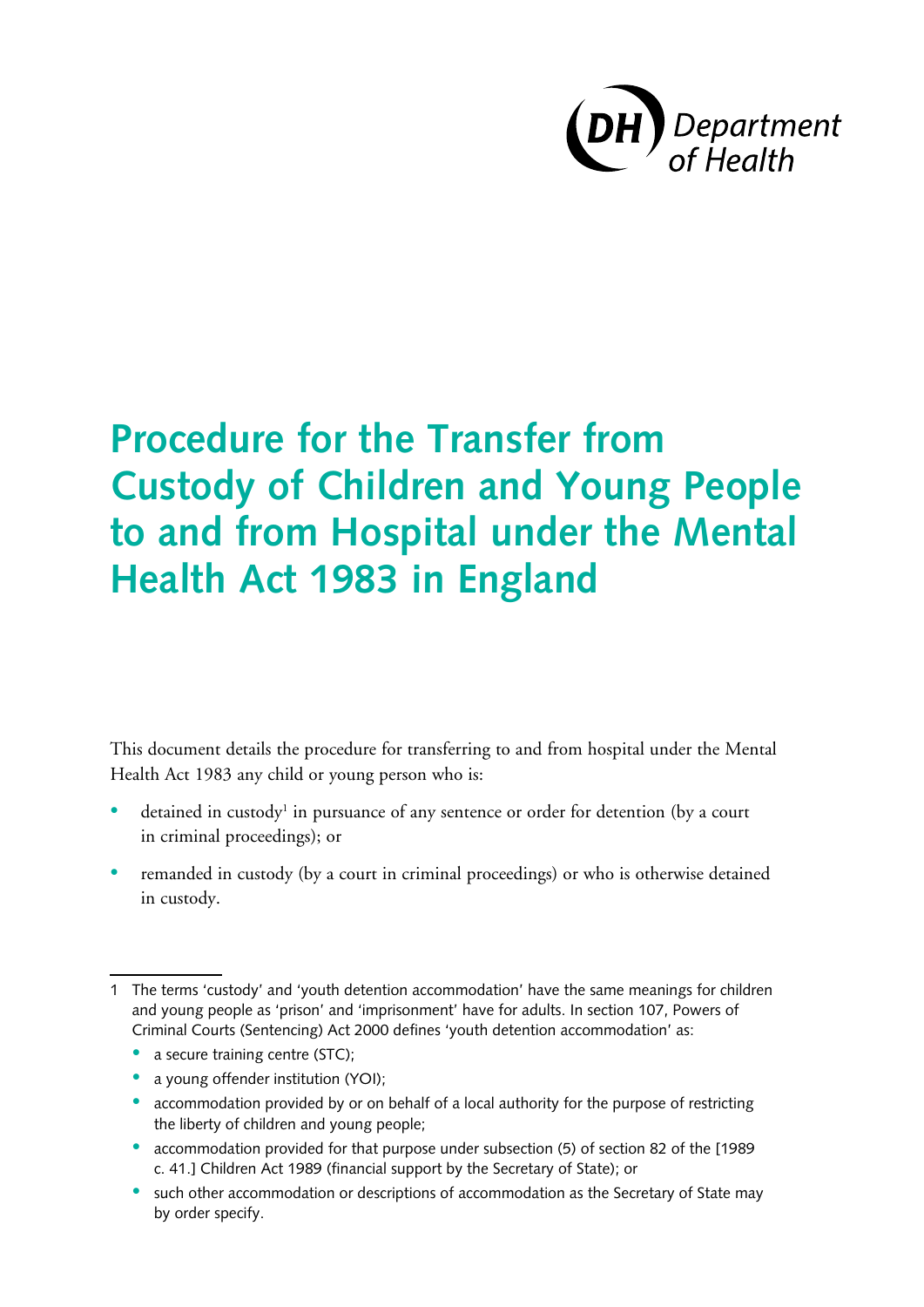# **Foreword**

There are currently some unacceptable delays in the transfer to and from hospital of certain children and young people in custody who are suffering from mental disorder.

The *Procedure for the transfer from custody of children and young people to and from hospital under the Mental Health Act 1983 in England* aims to help colleagues to work together more effectively in order to ensure timely transfer of mentally disordered young people and avoid unacceptable delays. With the recent expansion in the number of secure psychiatric beds for children and young people nationally, **good practice indicates that transfers should be completed within seven days**.

The document is based on the procedure for adults with two important differences. First, parents should be involved as much as possible in decisions about the hospitalisation of their children. Second, children and young people are on the whole more vulnerable because of their youth and lack of maturity. It is not acceptable that they remain in a custodial setting without the health oversight and expertise that their mental disorder requires. Hence the expectation of a shorter time frame, seven days, to effect the transfer.

We encourage those involved in the process of transferring children and young people to and from hospital under the Mental Health Act 1983 to use this document to support them in enabling children and young people in custody to have access to the same timely care and treatment as service users accessing mental health services in the community.

 $l$   $l$ 

Richard Bradshaw Director of Offender Health, Department of Health

Jeen Jew

John Drew Chief Executive Youth Justice Board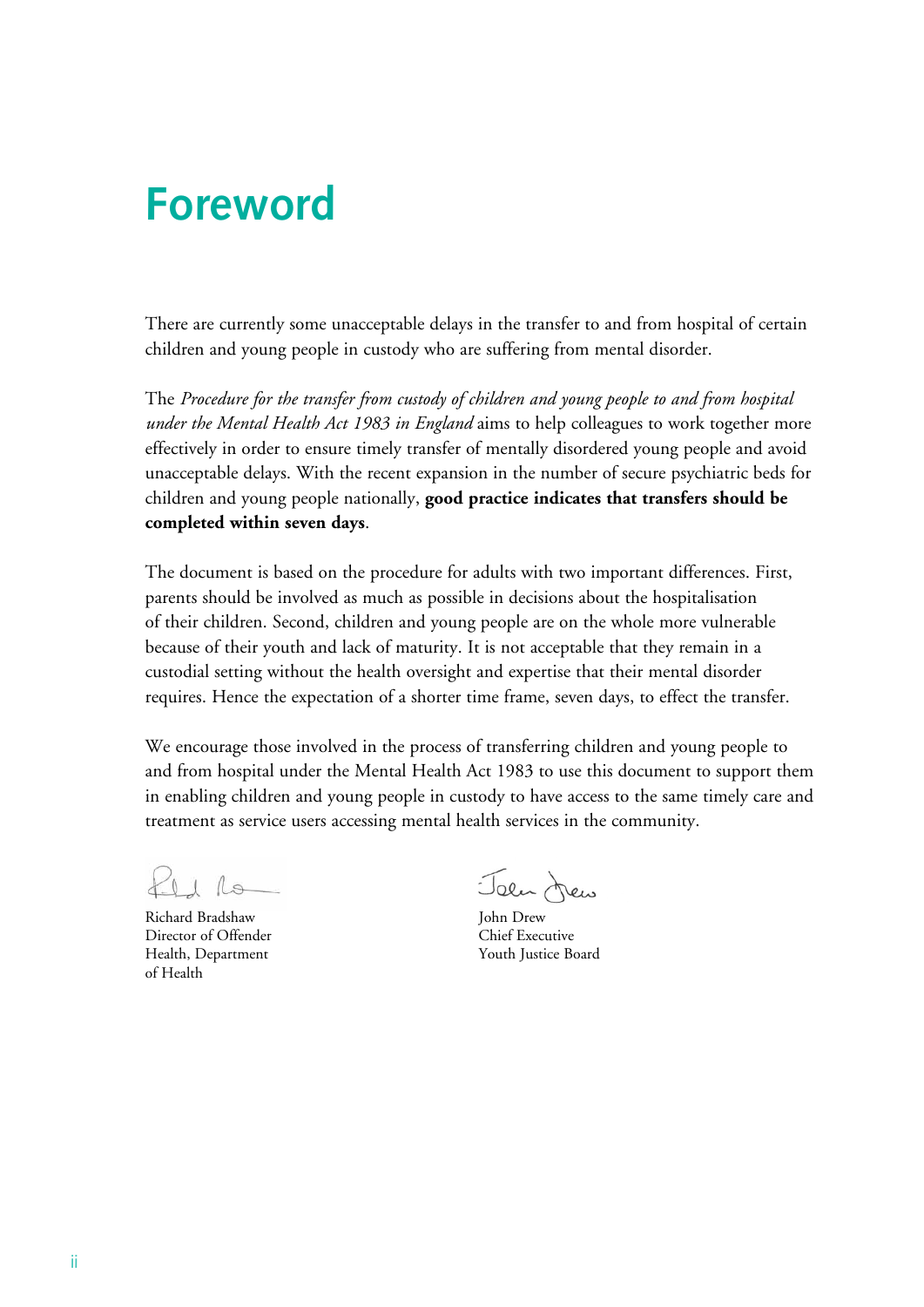# **Contents**

|                                             | Flow chart for children and young people                                                                                                 | $\overline{2}$ |
|---------------------------------------------|------------------------------------------------------------------------------------------------------------------------------------------|----------------|
|                                             | Summary                                                                                                                                  | 9              |
| 1.                                          | Transferring sentenced children and young people (section 47 transfer)                                                                   | 12             |
| 2.                                          | Transferring unsentenced children and young people (section 48 transfer)                                                                 | 14             |
| 3.                                          | General overview of transfer procedure                                                                                                   | 16             |
| 4.                                          | The role of primary care trusts                                                                                                          | 18             |
| 5.                                          | Returning a child or young person to custody from hospital and<br>arrangements for aftercare (section 117 of the Mental Health Act 1983) | 21             |
| 6.                                          | Actions/responsibilities for staff involved in a section 47 or 48 transfer                                                               | 24             |
| 7.                                          | <b>Responsibility of the Mental Health Casework Section</b>                                                                              | 27             |
|                                             | Appendices                                                                                                                               |                |
| Appendix 1: Revised form H1003 (C&YP)<br>28 |                                                                                                                                          |                |
|                                             | Appendix 2: Guidance document for healthcare professionals<br>entering secure accommodation                                              | 32             |
|                                             | 34<br>Appendix 3: Contact list                                                                                                           |                |
|                                             | Appendix 4: Links and publications relating to the Mental Health Act 1983                                                                | 35             |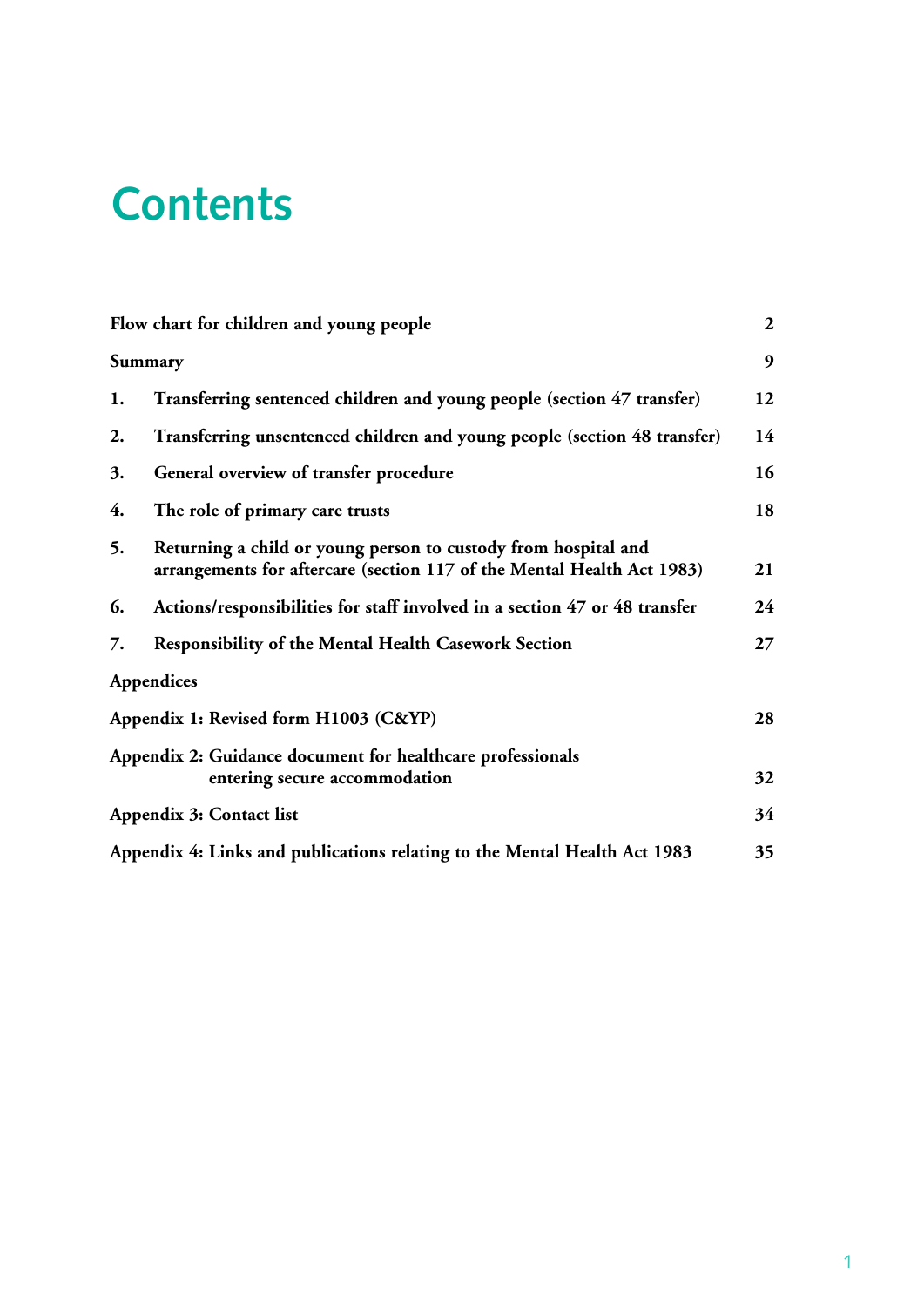# **Flow chart for children and young people**

The following flow chart is adapted from the adult procedure and ties in with the existing National Commissioning Group (NCG) *Admission Criteria and Process Following Referral to the National Secure Forensic Mental Health Service for Young People*.

➜

# **Who**

Child and adolescent psychiatrist working/visiting the secure estate establishment (refer to page 6 for definition of youth detention accommodation)

#### **Procedure**

Initial medical and risk assessment supported by information from the secure estate establishment's residential and/or healthcare staff as to whether transfer to a hospital is necessary.

#### **2**

#### **Who**

HC Admin responsible to the secure estate establishment's HHC (or equivalent senior manager responsible for the secure estate establishment's healthcare services)

➜

#### **Procedure**

Informs:

- responsible commissioner
- Mental Health Casework Section (fax form H1003 (C&YP) and Asset) form
- YJBPS
- YOT supervising officer
- parent/guardian/responsible LA (if child is 'looked after').

#### **Experiencing difficulties**

Contact Mental Health Casework Section for guidance to give indicative view (e.g. on the level of security required).

➜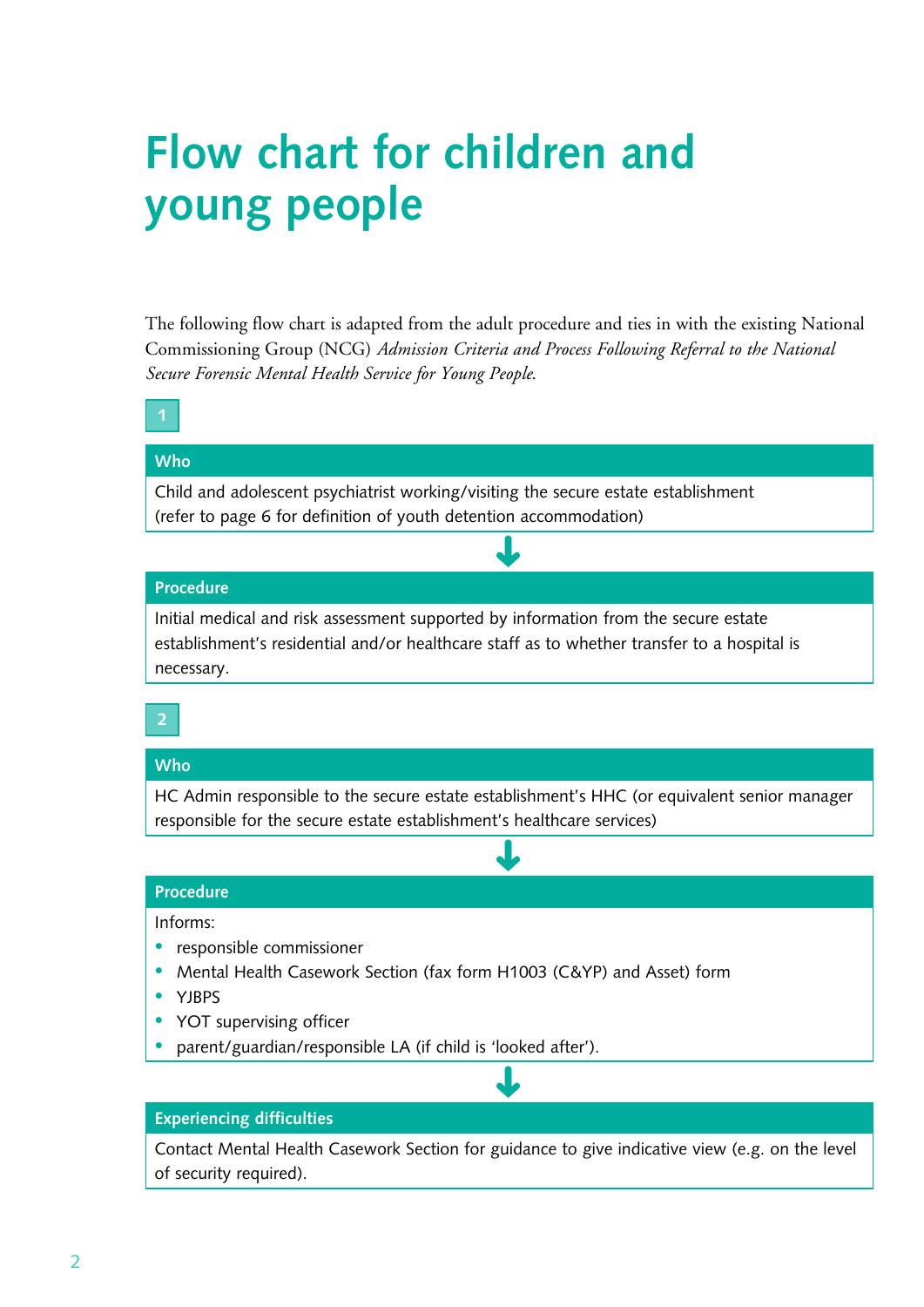#### **Who**

HHC (or equivalent responsible senior manager)

#### **Procedure**

Secures clearance from responsible commissioner to pay for NCG assessment or placement in independent sector.

➜

Refers to National Secure Forensic Mental Health Service for Young People via local or most appropriate unit (refer to list at paragraph 4, page 8).

Second medical assessment to be provided by National Secure Forensic Mental Health Service for Young People.

Where admission to the National Service is inappropriate or no bed is available, the responsible commissioner should be informed and refer to appropriate independent sector provision (refer to paragraph 4, page 8).

If responsible commissioner is the Welsh Health Specialised Services Committee, the second medical assessment is required from a child psychiatrist designated by the Welsh Health Specialised Services Committee before a transfer can proceed.

#### **Experiencing difficulties**

Difficulty in establishing responsible commissioner (refer to chapter 4).

Difficulty in finding appropriate bed after all options have been exhausted – contact responsible commissioner.

➜

#### **Who**

National Secure Forensic Mental Health Service for Young People

#### **Procedure**

If application is not accepted by the national service, provide appropriate advice to referring secure estate establishment.

➜

**If the two medical reports do not agree, refer to step 4.**

**If the two medical reports agree, proceed to step 5 overleaf.**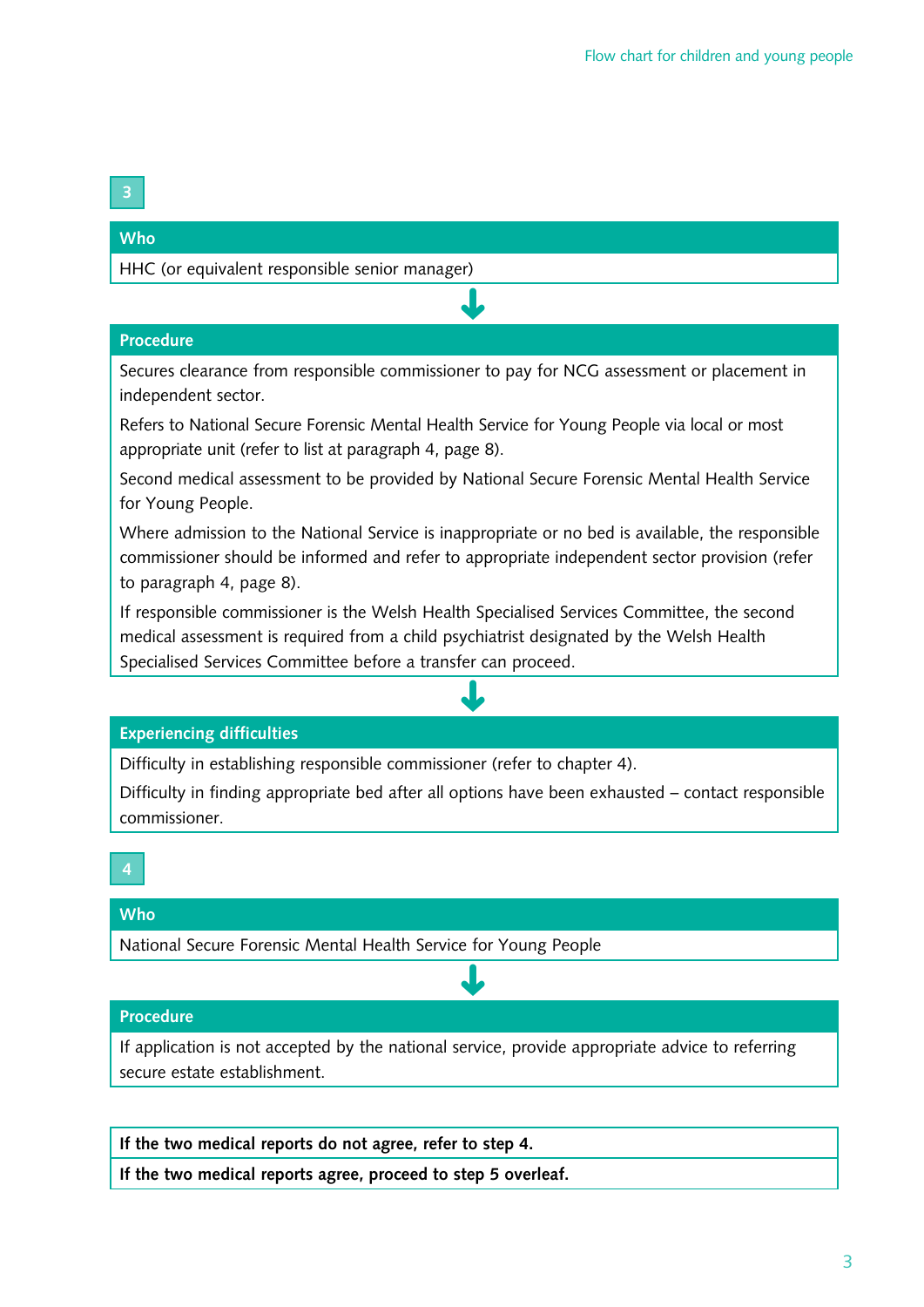| 5                                                                                                                                        |
|------------------------------------------------------------------------------------------------------------------------------------------|
| <b>Who</b>                                                                                                                               |
| HHC and HC Admin (or equivalent responsible senior manager and admin team)                                                               |
|                                                                                                                                          |
| <b>Procedure</b>                                                                                                                         |
| Inform:<br>Mental Health Casework Section (fax form HT014 from each doctor)<br><b>YJBPS</b><br>٠<br>YOT supervising officer<br>$\bullet$ |
| parent/guardian/responsible LA<br>$\bullet$<br>responsible commissioner.                                                                 |
| 6<br><b>Who</b>                                                                                                                          |
| <b>HHC</b>                                                                                                                               |
|                                                                                                                                          |
| <b>Procedure</b>                                                                                                                         |
| Liaises with the hospital and YJB to agree movement of young person (including transportation<br>and escort arrangements).               |
|                                                                                                                                          |
| <b>Who</b>                                                                                                                               |
| Hospital service provider                                                                                                                |

#### **Procedure**

Arranges section 117 (S117) meeting to consider aftercare, if ready for transfer to custody.

➜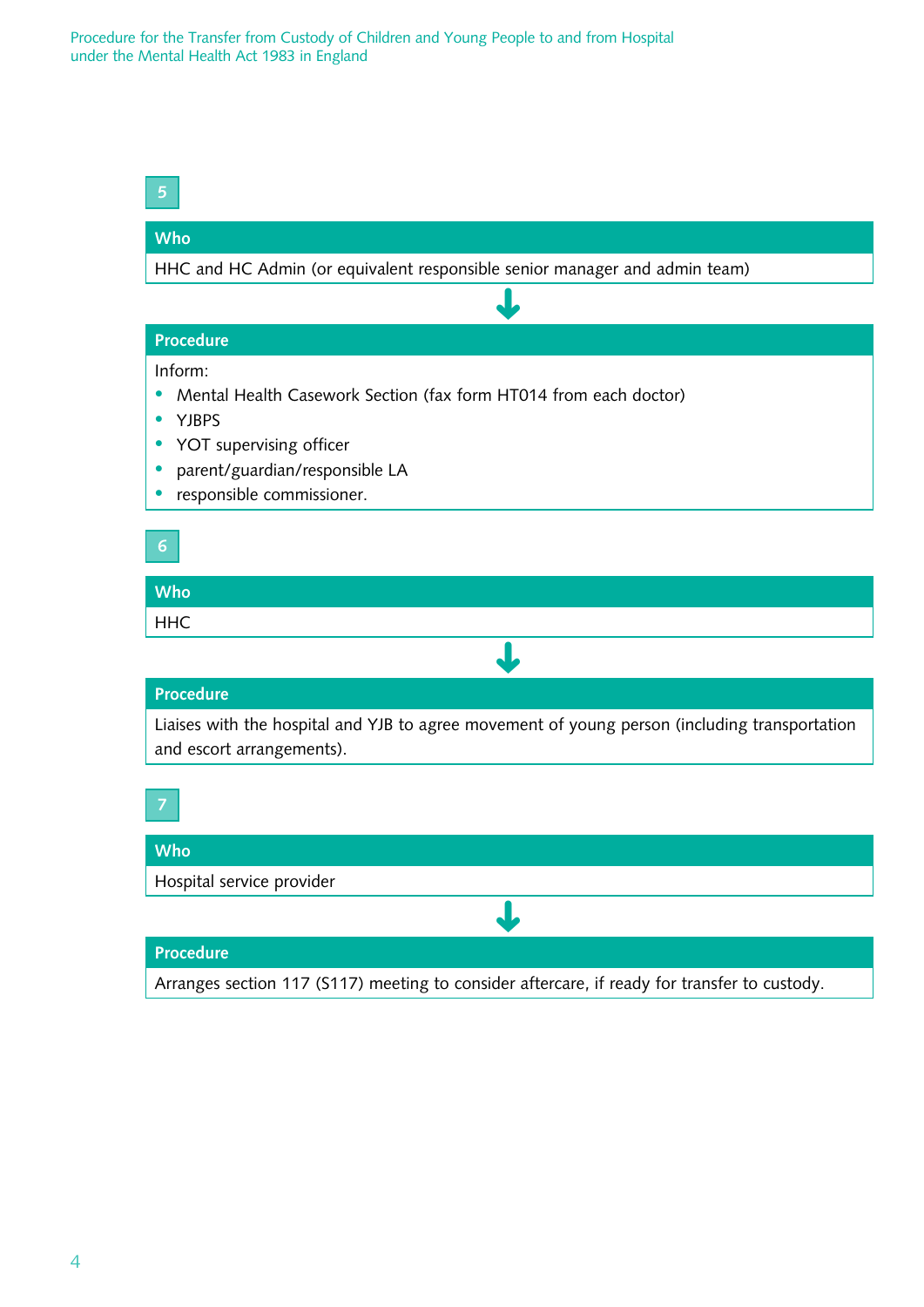#### **Who**

Hospital service provider

#### **Procedure**

Informs Mental Health Casework Section and YJBPS that S117 meeting is planned to consider transfer back to secure estate establishment.

➜

Provides summary of mental state, risk assessment and aftercare needs (to inform placement decision).

Invites YOT supervising officer, YJBPS and parent/guardian/responsible LA to S117 meeting. Provides them with summary of meeting decisions.

### **Who** YJB P&CWS

#### **Procedure**

Informs Mental Health Casework Section and YJBPS that S117 meeting is planned to consider transfer back to secure estate establishment.

➜

Provides summary of mental state, risk assessment and aftercare needs (to inform placement decision).

Invites YOT supervising officer, YJBPS and parent/guardian/responsible LA to S117 meeting. Provides them with summary of meeting decisions.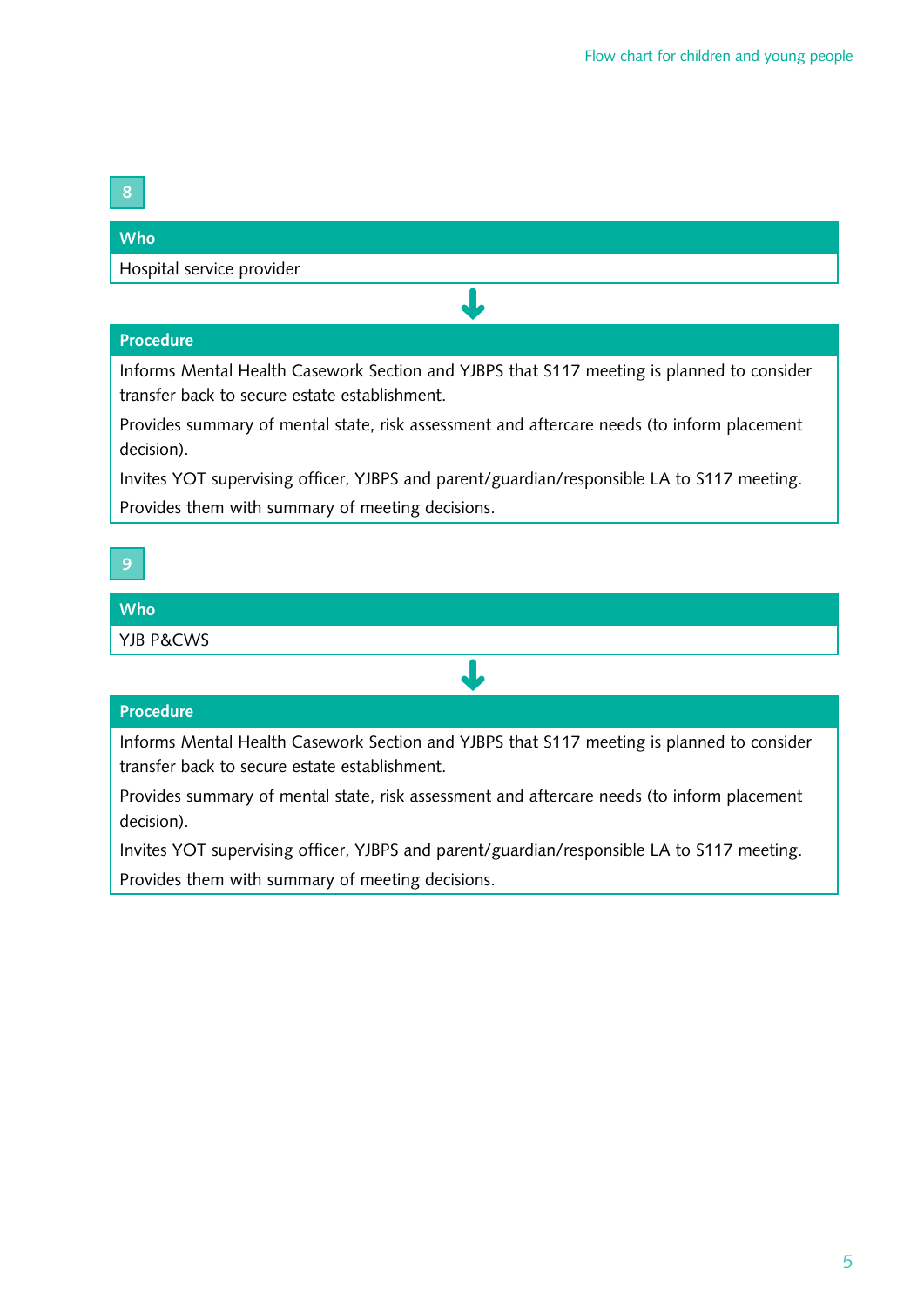**10**

#### **Who**

Hospital service provider

#### **Procedure**

Liaises with the receiving HHC and YJBPS to agree movement of the patient after the S117 meeting (including transportation and escort arrangements).

➜

Ensures discharge summary and updated Asset go with the young person for the attention of the HHC or senior manager equivalent.

Provides copies of relevant documents to YJBPS.

Informs YOT supervising officer and parent/guardian/responsible LA the same day.

#### **Key:** HC Admin − Healthcare administration staff

HHC - Head of Healthcare

LA – Local authority

NCG − National Commissioning Group

YJBPS − Youth Justice Board Placement Service

YOT - Youth \ Offending Team

#### **Key contacts (refer also to Appendix 3)**

|                                                                 | <b>Name</b>        | Phone                                 | Fax           | Email                                                                                                                  |
|-----------------------------------------------------------------|--------------------|---------------------------------------|---------------|------------------------------------------------------------------------------------------------------------------------|
| Mental Health<br>Casework<br>Section,<br>Ministry<br>of Justice | Lindsay<br>McKean  | 020 7035 0814                         | 020 7035 8074 | lindsay.mckean@noms.gsi.gov.<br>uk                                                                                     |
| <b>YJBPS</b>                                                    | Peter<br>Minchin   | 0845 36 36 363<br>(24-hour<br>number) |               | peter.minchin@yjb.gov.uk<br>All communications and<br>information to:<br>mentalhealthtransfers@<br>yjb.gov.uk.cjsm.net |
| NCG - Senior<br>Commissioner                                    | Matthew<br>Johnson | 020 7932 3700                         |               | matthew.johnson@london.nhs.<br>uk                                                                                      |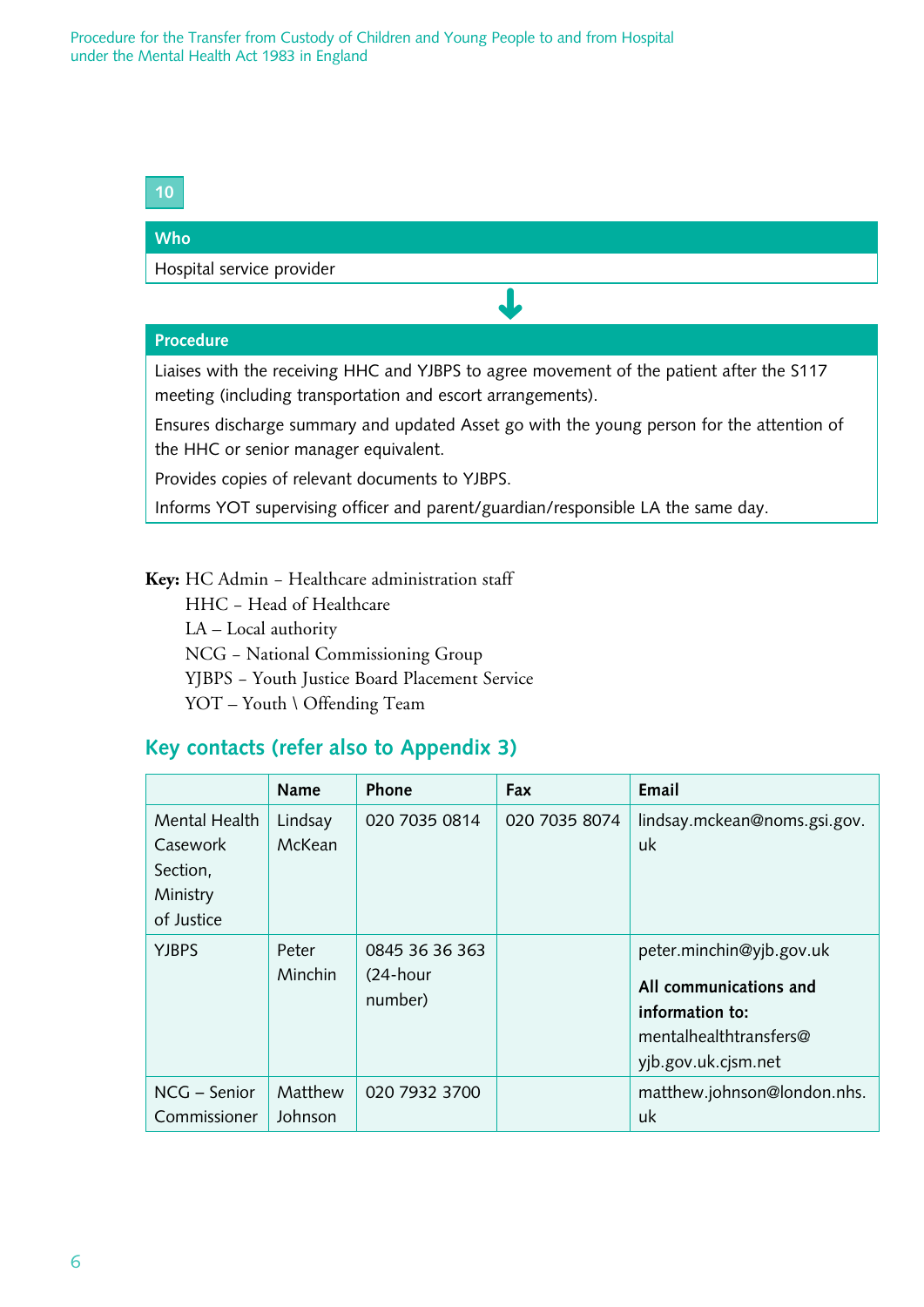# **Time frame**

The transfer process should usually take **no longer than seven calendar days from the medical and initial risk assessment until the transfer is effected**.

# **Definitions**

#### **Categories of custody**

Sections 47 and 48 of the Mental Health Act 1983 apply to children and young people (under the age of 18) within the following categories of custody:

- detention and training orders section 100, Powers of Criminal Courts (Sentencing) Act 2000;
- detention during Her Majesty's Pleasure section 90, Powers of Criminal Courts (Sentencing) Act 2000;
- detention for life section 91, Powers of Criminal Courts (Sentencing) Act 2000;
- determinate sentence for specified 'serious' offences section 91, Powers of Criminal Courts (Sentencing) Act 2000;
- detention for public protection section 226, Criminal Justice Act 2003;
- extended sentence for certain violent or sexual offences section 228, Criminal Justice Act 2003; and
- remand in custody − section 128, Magistrates' Courts Act 1980.

#### **Youth detention accommodation**

The terms 'custody' and 'youth detention accommodation' have the same meanings for children and young people as 'prison' and 'imprisonment' have for adults. In section 107, Powers of Criminal Courts (Sentencing) Act 2000 defines 'youth detention accommodation' as:

- a secure training centre (STC);
- a young offender institution (YOI);
- accommodation provided by or on behalf of a local authority for the purpose of restricting the liberty of children and young persons;
- accommodation provided for that purpose under subsection (5) of section 82 of the [1989 c. 41.] Children Act 1989 (financial support by the Secretary of State); or
- such other accommodation or descriptions of accommodation as the Secretary of State may by order specify.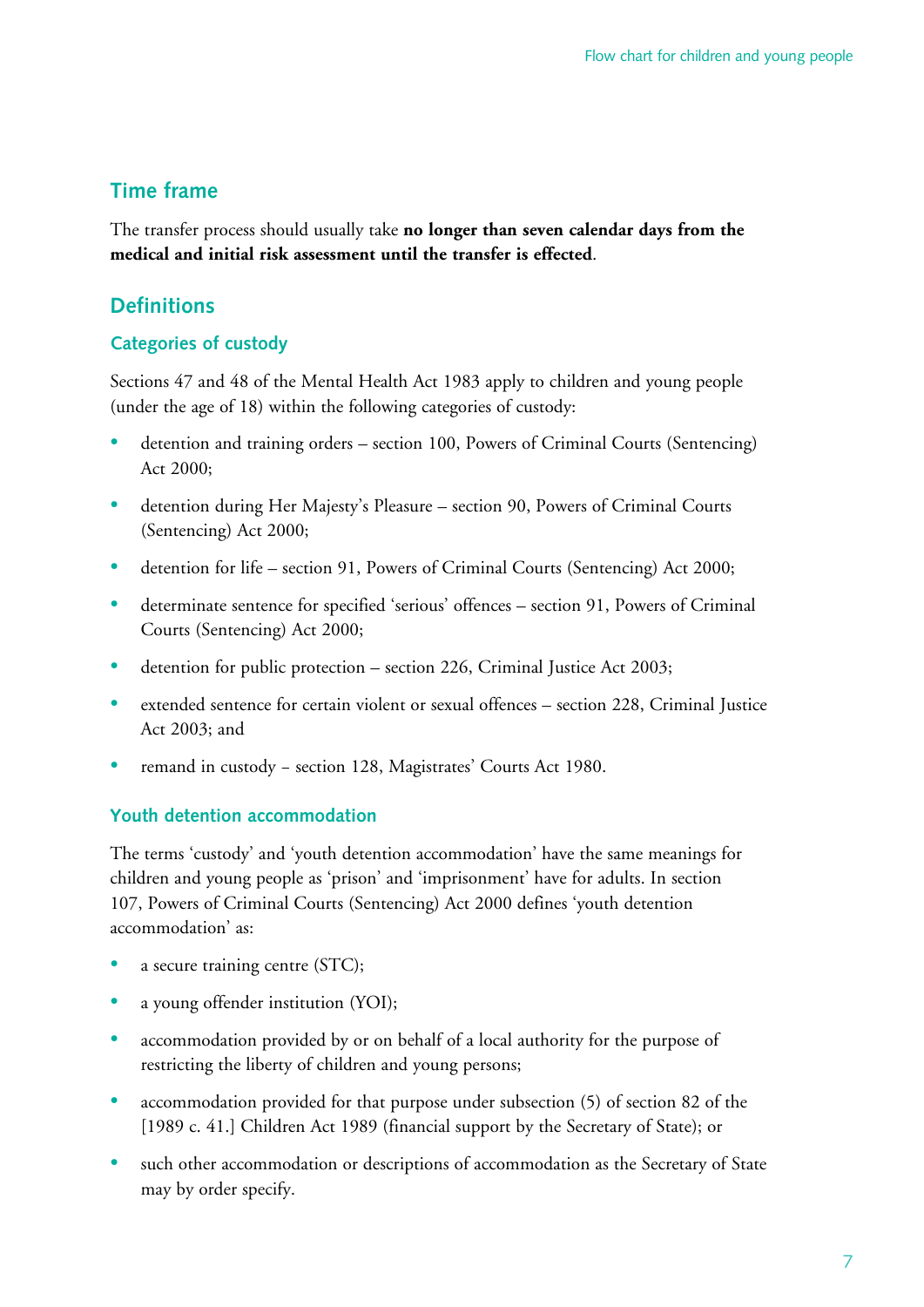N.B. This does not include a child or young person who is 'remanded in local authority accommodation' under the provisions of section 23 of the Children and Young Persons Act 1969, regardless of whether that child or young person is placed in any form of youth detention accommodation. These are 'looked after' children, for whom care planning and placement decisions (including the decision to place a young person in youth detention accommodation) are matters for the responsible local authority, and in respect of whom arrangements for hospital admission/treatment will be made within the framework of section 22 of the Children Act 1989 and sections 2 and 3 of the Mental Health Act 1983.

Therefore this protocol does not apply for those young people remanded to local authority accommodation. The YJB will often be able to advise and facilitate the transfer but the responsibility for decisions about the transfer rests with the local authority.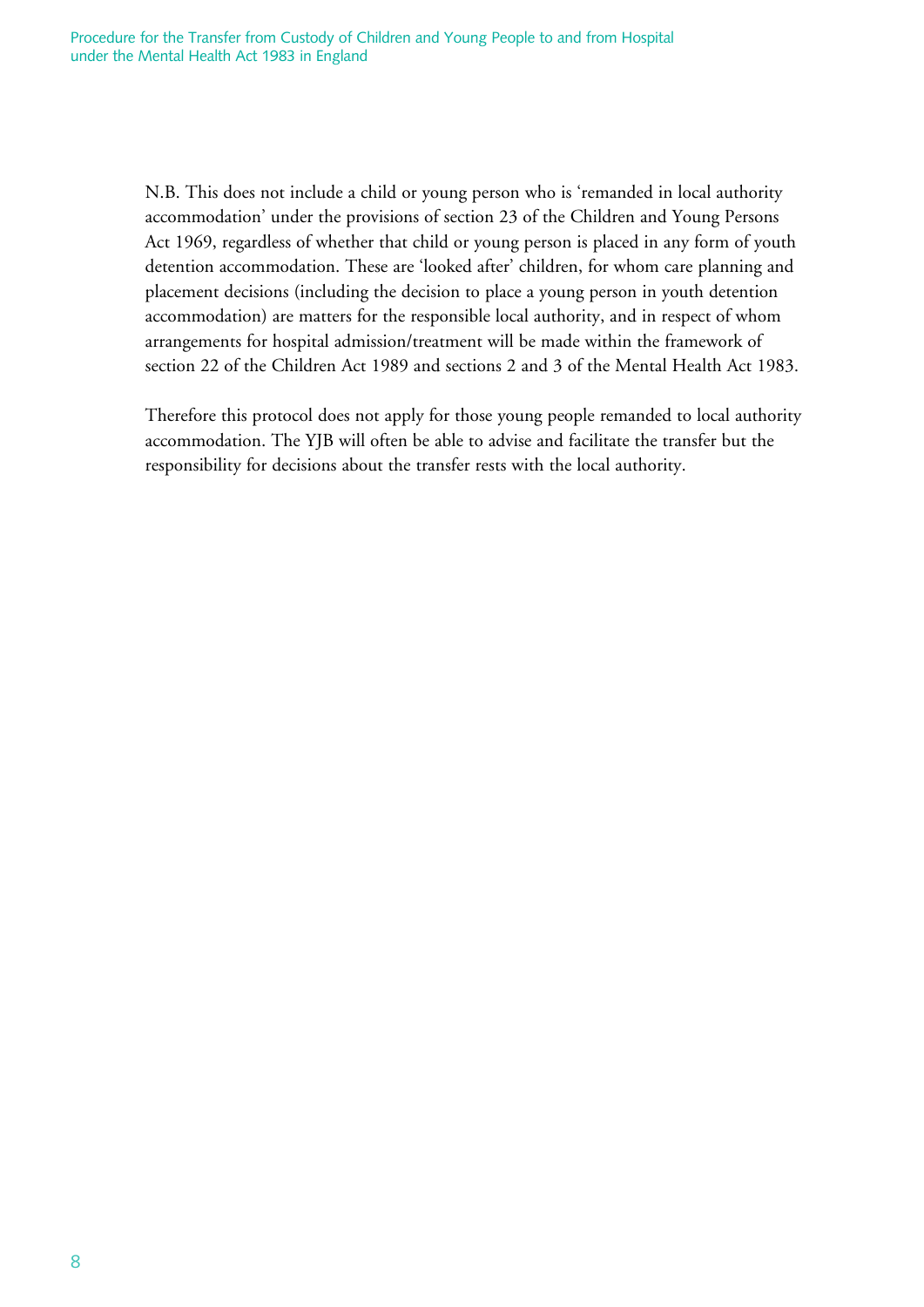# **Summary**

### **Purpose**

1. This guidance outlines the procedure for transferring children and young people to and from hospital under the Mental Health Act 1983. It sets out mandatory requirements for establishments regarding the identification and transfer of children and young people, and explains the procedures to be followed by the other agencies involved in the process.

### **Output**

- 2. Children and young people who may need treatment in hospital under sections 47 or 48 of the Act are identified and the appropriate referrals made.
- 3. Where the Secretary of State directs a transfer to hospital, the transfer is implemented in accordance with the direction (which is valid for 14 days). However, good practice indicates that children and young people ought to be transferred within seven calendar days starting from the medical and risk assessment.

## **Secure hospital placements for children and young people – the National Commissioning Group**

- 4. For children and young people, the commissioning responsibility for secure forensic services lies with the National Commissioning Group (NCG). The current healthcare units for young offenders are the Roycroft Clinic, Newcastle upon Tyne (males and females including those with a learning disability), the Gardener Unit, Manchester (males only), Ardenleigh, Birmingham (males and females), the Malcolm Arnold Unit, Northampton (for young people with learning disabilities), the Wells Unit, West London (males only), the Bill Yule Unit, South London (males only) and Bluebird House, Southampton (males and females). Funding has been top sliced from NHS specialist funding to pay for these services. The services must receive a psychiatrist's referral and, where known, the child or young person's home psychiatrist should be notified of the arrangement, after which the NCG units will arrange visits and further assessment of the possible future patient. The cost of this assessment is funded by the responsible PCT.
- 5. The processes set out in this document are based on the NHS commissioning structures, arrangements and national guidance in place at the time of publication and may therefore be subject to future changes. In particular, the coalition government has recently set out its proposals for changing the way that NHS services are commissioned in England'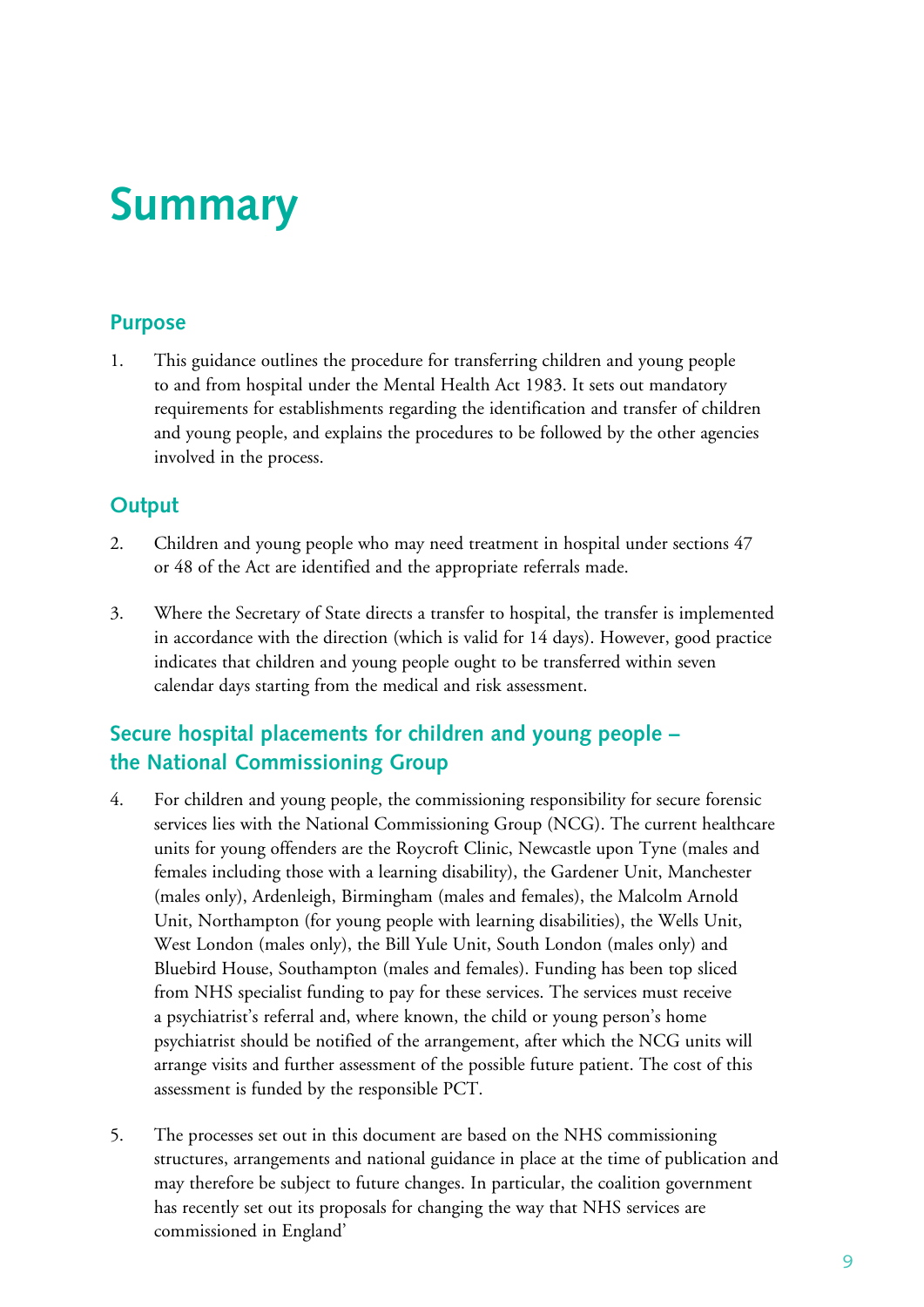### **Required action**

- 6. Support from governors of YOIs/directors of STCs/heads of secure children's homes or any other secure estate establishment in which children and young people in lawful custody are detained, to ensure that healthcare, reception and custody office staff are aware of, and comply with, the attached procedure.
- 7. In particular:
	- The Head of Healthcare (HHC) or equivalent at the secure estate establishment, in conjunction with their mental health specialist advisors, must ensure that children and young people who may need treatment in hospital are identified as soon as possible.
	- The second medical assessment is to be provided by the National Secure Forensic Mental Health Service for Young People.
	- Each doctor must prepare a separate report, as it is not considered adequate for the opinion of one doctor to be endorsed on the report of the other doctor.
	- A completed form HI003 (C&YP) giving the young person's particulars must be attached (refer to Appendix A). Failure to provide children and young people's details will cause a serious delay in the transfer procedure. Reports must be up to date and in no circumstances more than two months old. Doctors are expected to complete the report no more than 14 days after the date of examination. While these are the maximum times, it is the aim of this protocol that transfers of children and young people are completed within seven calendar days.
	- In order to eliminate delays, the Mental Health Casework Section must be informed whenever a child or young person has been assessed as needing a transfer (by the first doctor) by means of a faxed copy of form HI003 (C&YP). Healthcare administration staff must arrange with the secure estate establishment's residential/discipline/custody staff to fax details of index offence, previous convictions, an up-to-date Asset, pre-sentence report, and the sentencing warrant. Secure estate establishments must have systems in place to ensure that this is done without delay. The young person's responsible commissioner and the Youth Justice Board Placement Service (YJBPS) will also need to be informed at this time.
	- In the first instance the secure estate establishment's HHC will lead, in conjunction with their mental health team or advisors, to oversee the transfer of children and young people and ensure that an established structure is in place within their health centre to facilitate transfer; this includes providing readily available contacts able to advise how to identify the responsible commissioner, and a list of approved local medical practitioners.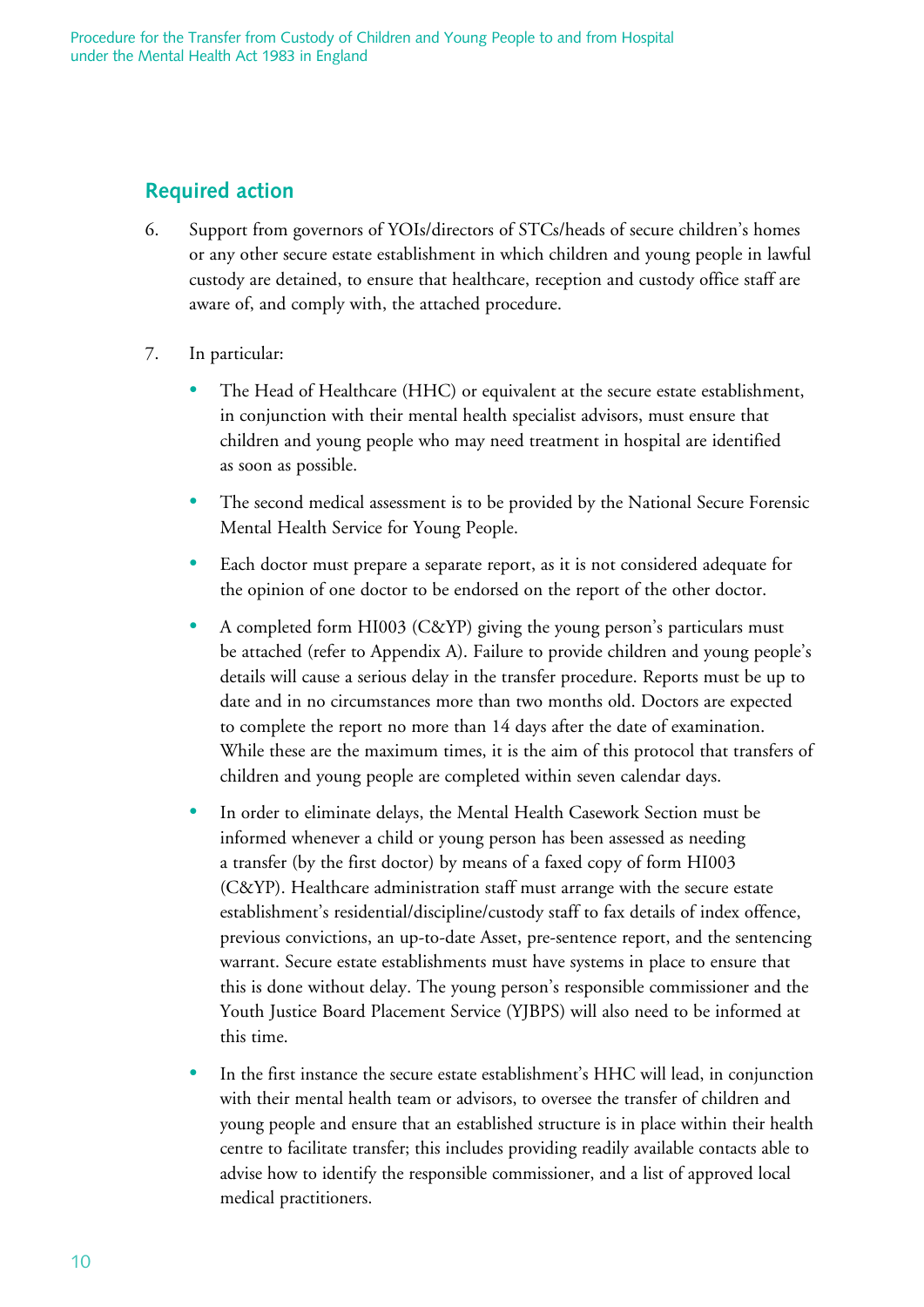- On receipt of the Secretary of State's warrant directing transfer, the secure estate establishment, in conjunction with the YJBPS, must make arrangements directly with the named hospital in order for the transfer to be carried out as soon as possible. The transfer direction ceases to have effect 14 days after the date it was made.
- 8. The secure estate establishment's HHC or equivalent must contact the Mental Health Casework Section and the YJBPS in the following instances:
	- whenever a child or young person is identified for transfer by a GP or psychiatrist working in the secure estate establishment (i.e. after first assessment), fax form HI003 (C&YP) with relevant information and a copy of the up-to-date Asset;
	- after the two medical practitioners have examined the child or young person and their separate reports agree that the criteria are met, fax form HT014 to the Mental Health Casework Section, with an attached form HI003 (C&YP) noting the child's or young person's particulars. If the second medical practitioner does not have access to form HT014 then a letter containing the required information is also acceptable;
	- if there is uncertainty about the appropriate hospital with regard to security levels;
	- if the young person is awaiting transfer and is moved to a different secure estate establishment. Any such transfers should only be undertaken in consultation with the YJBPS and the establishment's healthcare and mental health staff or advisor(s); and/or
	- in the case of continued difficulty in finding a bed in an appropriate health unit (i.e. after consulting with the appropriate PCT and/or Regional Forensic Commissioner (RFC)/Secure Services Commissioner (SSC) to no avail).

#### **Records**

9. The Mental Health Casework Section will require information from the child's or young person's custodial records on form H1003 (C&YP), details of the index offence or alleged offence, previous convictions, pre-sentence reports, the court warrant of detention (as applicable) and an up-to-date Asset. It is best practice to designate a single point of contact in the healthcare centre for the establishment's dealings with the Mental Health Casework Section and the YJBPS. There are no data protection issues which prevent this information from being shared with healthcare staff for these purposes.

### **Advice, information and contact points**

Refer to Appendix 3.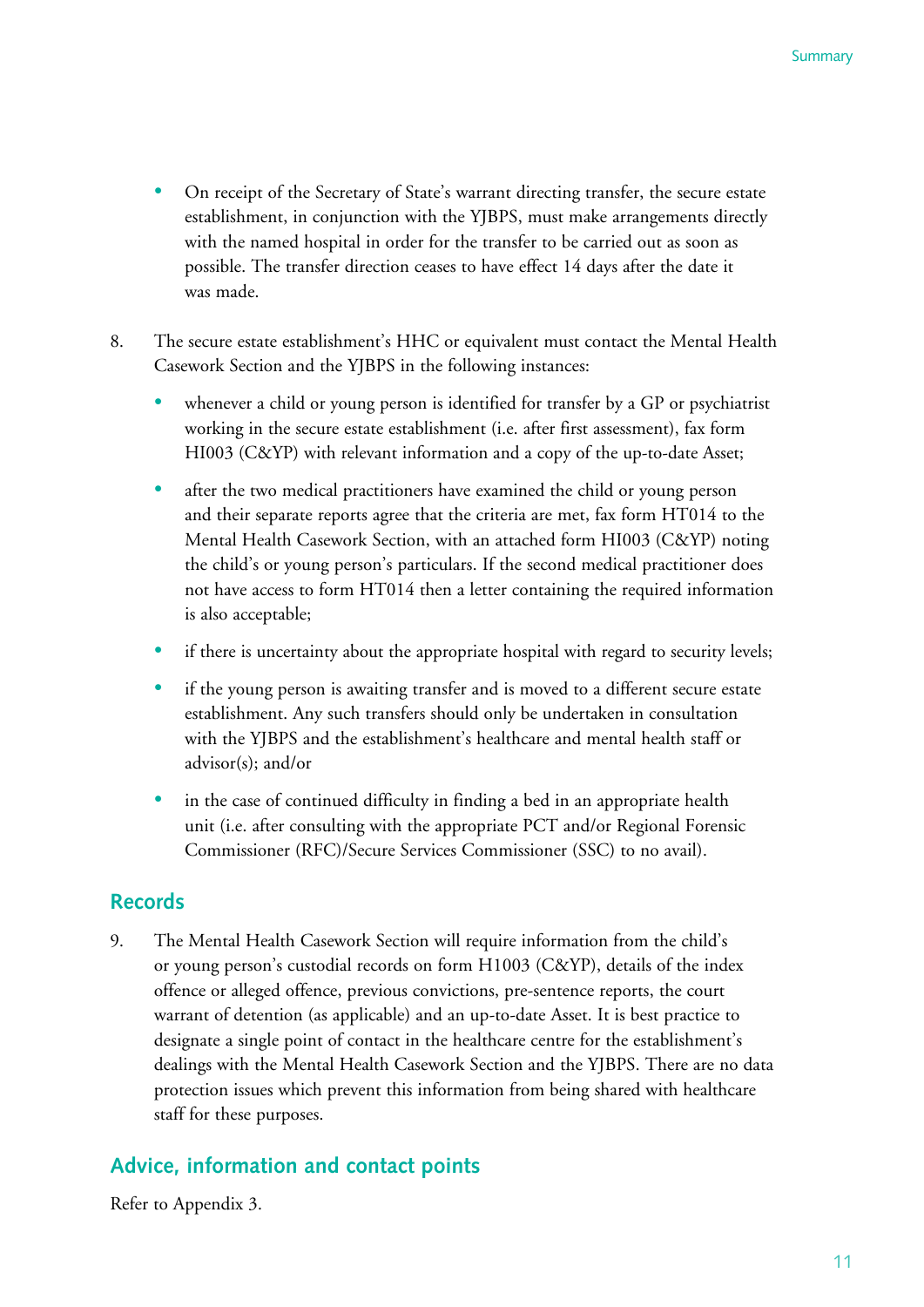# **1. Transferring sentenced children and young people (section 47 transfer)**

### **Definition of a child or young person sentenced to custody**

- 1.1 For the purposes of section 47(1) of the Mental Health Act 1983, children and young people serving custodial sentences are defined by section 47(5) to include those who are:
	- sentenced to a detention and training order under section 100 of the Powers of Criminal Courts (Sentencing) Act 2000, or long-term detention, including detention during Her Majesty's Pleasure, under sections 90 and 91 of the Powers of Criminal Courts (Sentencing) Act 2000, or detention for public protection and extended sentences under sections 226 and 228 of the Criminal Justice Act 2003;
	- committed to custody under section 115(3) of the Magistrates' Courts Act 1980, for failing to enter into recognisances to keep the peace or be of good behaviour (in all other respects these persons will be treated as civil cases); or
	- detained in custody in default of payment of any sum adjudged to be paid on conviction.

# **Conditions for transfer under section 47**

- 1.2 A child or young person serving a custodial sentence may be transferred to hospital by warrant under a direction from the Secretary of State (through the Mental Health Casework Section under section 47(1) of the Mental Health Act 1983 if the Secretary of State is of the opinion, having regard to the public interest and all the circumstances, that it is expedient so to do, and if he/she is satisfied by reports from at least two medical practitioners that:
	- the child or young person is suffering from mental disorder;
	- the child or young person's disorder is of a nature or degree which makes it appropriate for the child or young person to be detained in a hospital for medical treatment; and
	- appropriate medical treatment is available for the child or young person.
- 1.3 At least one of the medical practitioners must be approved under section 12(2) of the Mental Health Act 1983 in either England or Wales. Doctors who have been approved as 'approved clinicians' under the Act are automatically treated as being section 12 approved.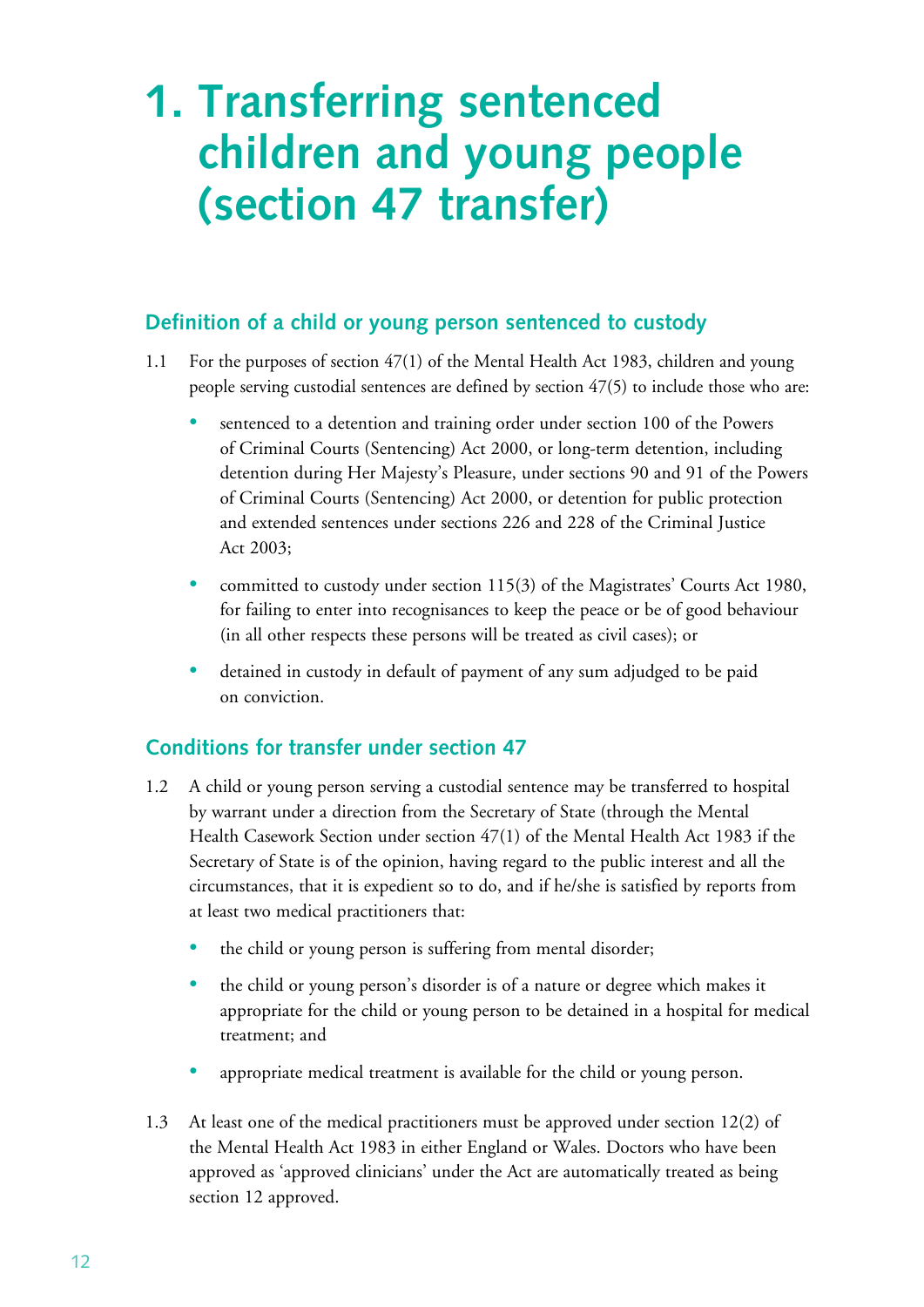1.4 Once section 47 action is pending, the child or young person should not be transferred to another secure estate establishment unless absolutely necessary. If, in the interim, the child or young person requires 24-hour care in a suitable healthcare facility within the secure estate in order to reduce the risk to themselves and/or others, this will be arranged by the Youth Justice Board Placement Service (YJBPS). The Mental Health Casework Section must be informed immediately if this results in the child or young person being moved to a new location.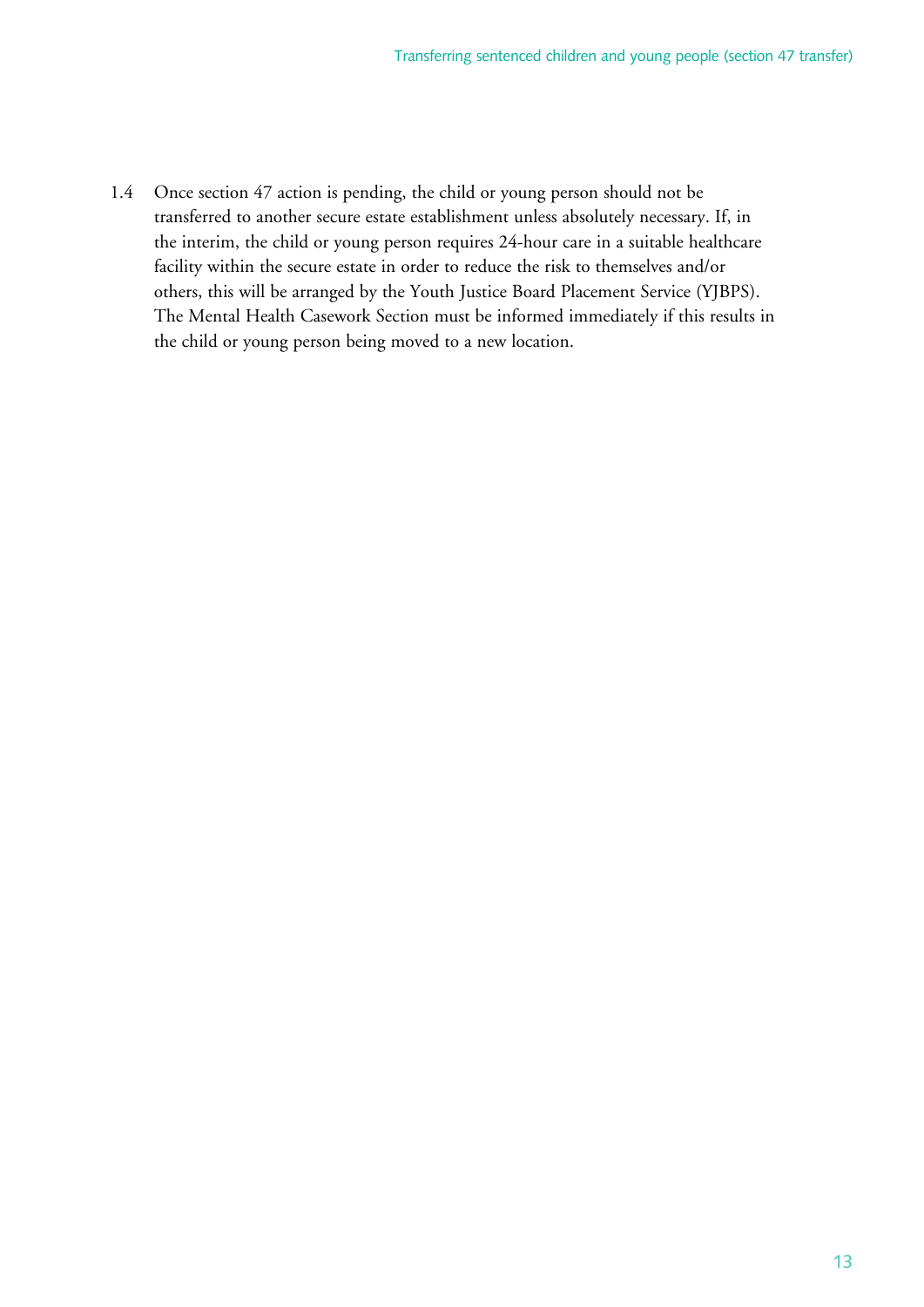# **2. Transferring unsentenced children and young people (section 48 transfer)**

# **Definition of a child or young person in custody but not serving a custodial sentence**

- 2.1 For the purposes of section 48 of the Mental Health Act 1983, children in custody other than those serving a custodial sentence are defined as follows:
	- children detained in custody not serving a custodial sentence or children in any of the three categories below (section  $48(2)(a)$ )<sup>2</sup>;
	- children and young people remanded in custody<sup>3</sup> by a magistrates' court (section  $48(2)(b)$ );
	- civil children and young people (but not persons committed for failing to enter into recognisances to keep the peace or be of good behaviour) (section 48(2)(c)); or
	- persons detained under the Immigration Act 1971 (section  $48(2)(d)$ ) or section 62 of the Nationality, Immigration and Asylum Act 2002.

### **Conditions for transfer under section 48**

- 2.2 A child or young person other than one serving a sentence of imprisonment may be transferred to hospital by warrant under a direction from the Secretary of State under section 48 of the Act if he/she is satisfied by reports similar to those required under section 47 that:
	- the child or young person is suffering from a mental disorder;
	- the child or young person is in urgent need of treatment;
	- the child or young person's disorder makes it appropriate that he be detained in hospital for medical treatment; and
	- appropriate treatment is available for the child or young person.

<sup>2</sup>  $s48(2)(a)$  does not include young persons under the age of 18 who have been remanded in custody by the Crown Court to a Secure Training Centre or Secure Children's Home.

<sup>3</sup> This does *not* include children and young people remanded in local authority accommodation under section 23 of the Children and Young Persons Act 1969, regardless of whether they are placed in youth detention accommodation (refer to note on paragraph 2.2, page 7).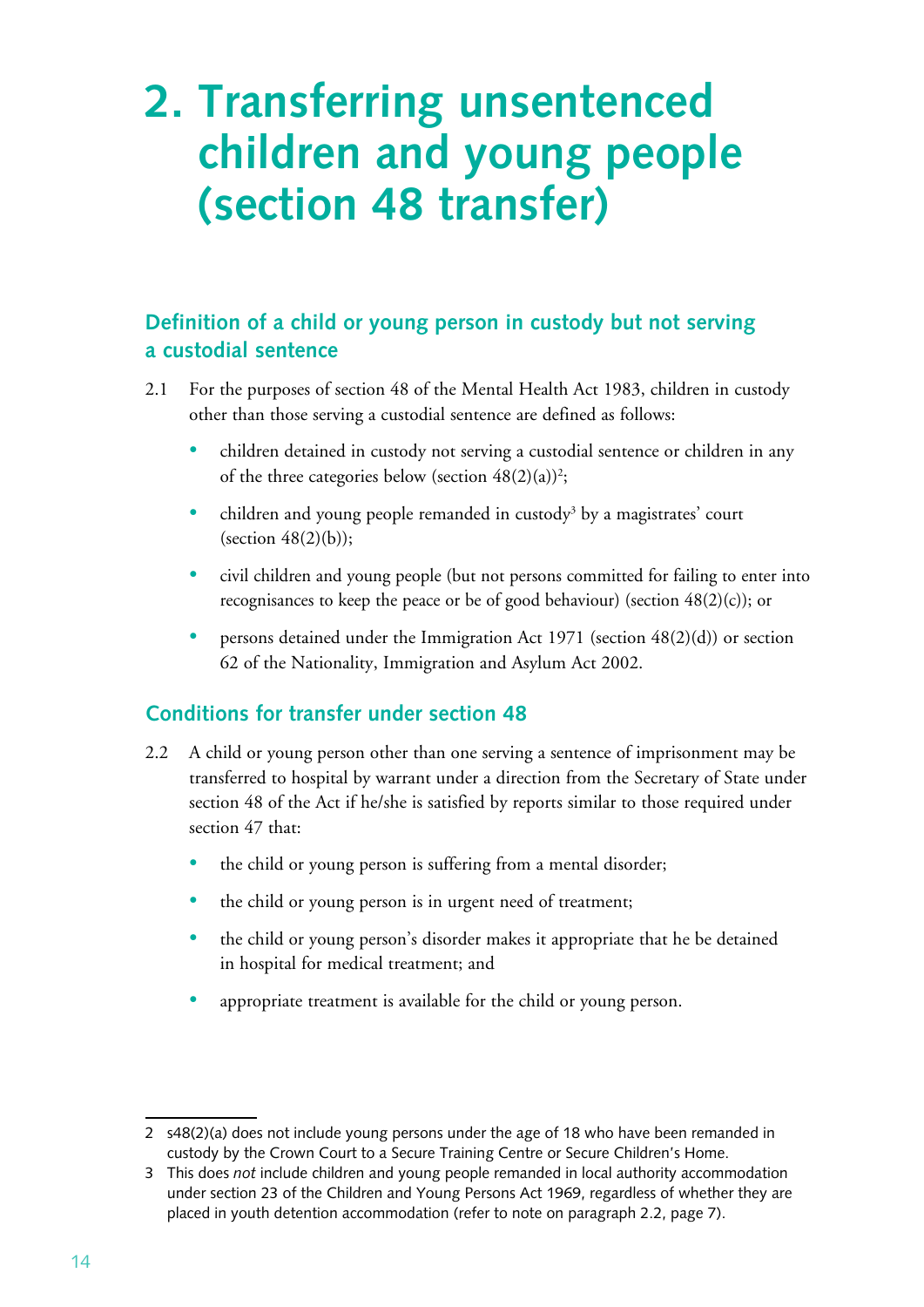2.3 As with section 47, at least one of the medical practitioners must be approved under section 12(2) of the Act. Once section 48 action is pending, the child or young person should not be transferred to another secure estate establishment unless absolutely necessary. If, in the interim, the child or young person requires 24-hour care in a suitable healthcare facility within the secure estate in order to reduce the risk to themselves and/or others, this will be arranged by the YJB. The Mental Health Casework Section must be informed immediately if this results in the child or young person being moved to a new location.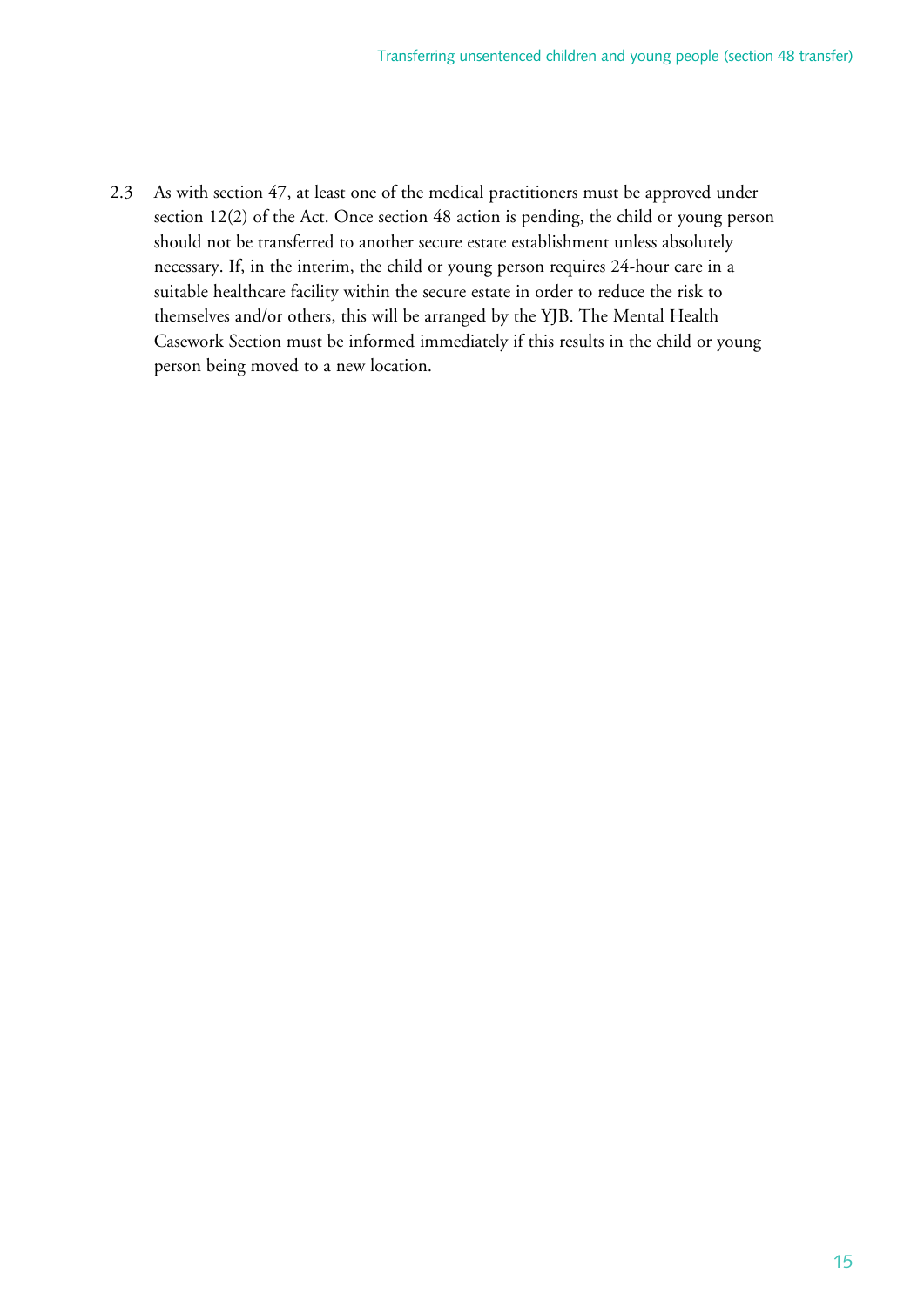# **3. General overview of transfer procedure**

# **Secure hospital placements for children and young people – the National Secure Forensic Mental Health Service for Young People**

3.1 For children and young people under the age of 18, the commissioning responsibility for secure forensic services lies with the National Commissioning Group (NCG). The current healthcare units for children and young people in custody are the Roycroft Clinic, Newcastle upon Tyne (males and females including those with a learning disability), the Gardener Unit, Manchester (males only), Ardenleigh, Birmingham (males and females), the Malcolm Arnold Unit, Northampton (for young people with learning disabilities), the Wells Unit, West London (males only), the Bill Yule Unit, South London (males only) and Bluebird House, Southampton (males and females). In England funding has been top sliced from NHS specialist funding to pay for these services. The services must receive a psychiatrist's referral and, where known, the child or young person's home psychiatrist should be notified of the arrangement, after which the NCG units will arrange visits and further assessment of the possible future patient. The cost of this assessment is funded by the responsible PCT.

#### **Parental involvement**

3.2 It is good practice to involve parents and those with parental responsibility in decisions made about children and young people in custody, i.e. their assessment, treatment and placement. Where a child or young person is in the care of a local authority, that authority has parental responsibility and should be involved in decision-making.

### **Need for urgency**

3.3 The designated Head of Healthcare (HHC) at the secure estate establishment in which the child or young person is placed, in conjunction with their mental health team,<sup>4</sup> must ensure that children and young people in custody who may need treatment in hospital are identified as soon as possible. It is government policy that children and young people suffering from mental disorder and who require specialist medical treatment need to receive it from appropriate health and social services. The fact that the child or young person is in custody must not prevent or delay access

<sup>4</sup> The term 'mental health team' has been used as a generic description of mental health services available to children and young people in custody as different titles for mental health services are used across the YJB's secure estate.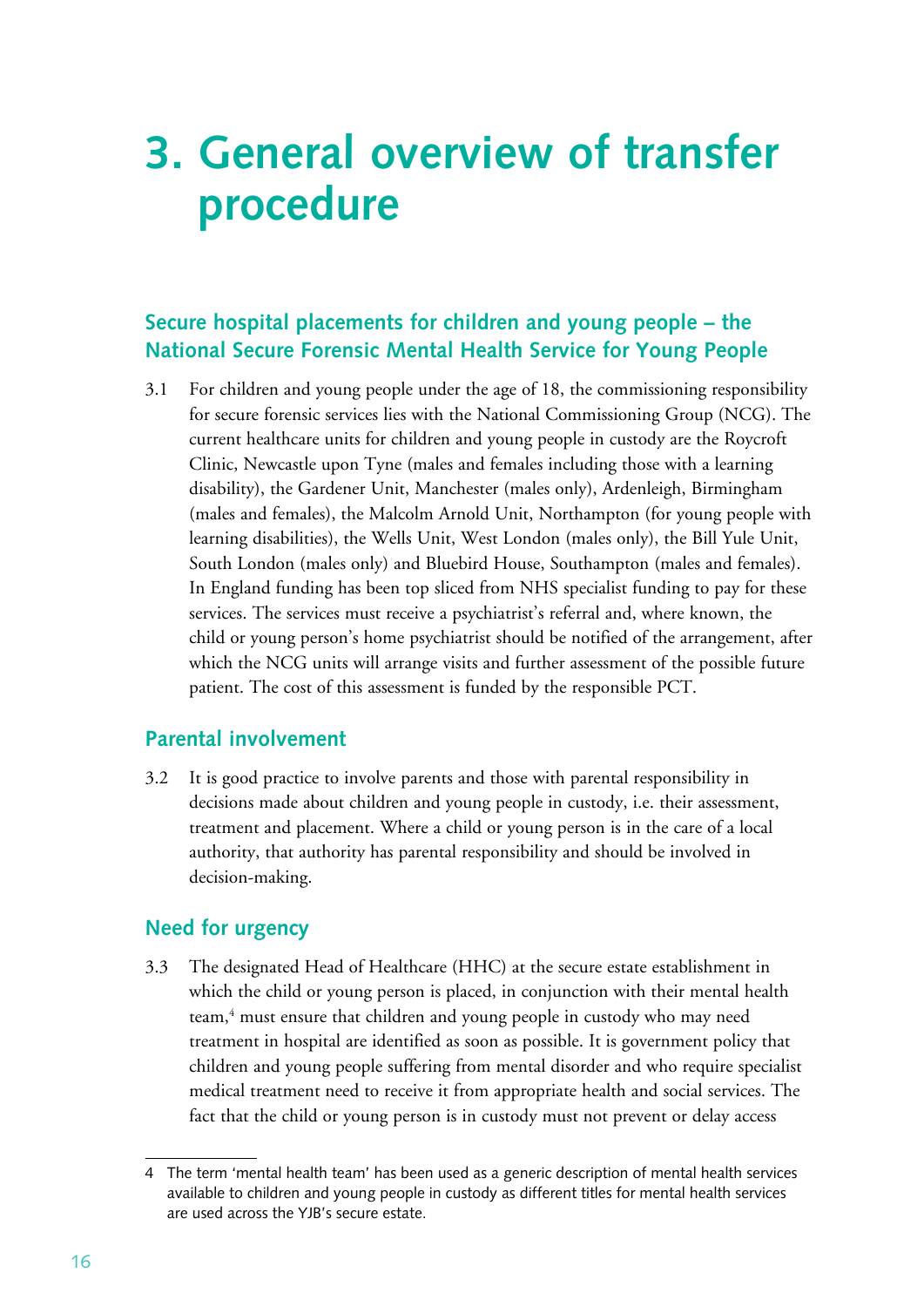to appropriate care and treatment, in hospital if necessary. Once a child or young person is identified as possibly needing a transfer under the Mental Health Act 1983 (for example, after their first medical examination by the secure estate establishment's GP or visiting psychiatrist), the Mental Health Casework Section must be informed of the child's or young person's details immediately, by fax, using form HI003 (C&YP) or form HT014 completed as fully as possible, together with a copy of any previous convictions, the young person's Asset, sentence plan and progress reports.

### **Time frame**

3.4 The aim should always be that the transfer process should take no longer than seven calendar days from the medical and initial risk assessment until the transfer is effected.

## **Transfer on receipt of two medical reports**

- 3.5 Under the terms of the Act, the Secretary of State may direct the transfer of a child or young person serving a custodial sentence, or similarly in custody or remand (or for other reasons), to hospital for psychiatric treatment on receipt of two separate medical reports stating that the child or young person is suffering from mental disorder and is in need of inpatient treatment. One of the two doctors must be approved under section 12(2) of the Act (i.e. have recognised special expertise in the diagnosis or treatment of mental disorder).
- 3.6 It is important that the relevant consultant psychiatrist or equivalent from the child's or young person's home is informed at the earliest possible stage. This is especially important when the home area service has not been involved in the initial decision to transfer the child or young person (for example, when a transfer is initiated by a GP working in the secure estate establishment and a private sector section 12 approved doctor).
- 3.7 The completion of form H1003 (C&YP) (refer to Appendix 1) is imperative for the processing of the transfer by the Mental Health Casework Section at the Ministry of Justice.
- 3.8 Where a secure estate establishment's in-house or visiting section 12 approved doctor does not concur with the view of the clinical team supporting the child that transfer under the Act is required, local resolution and agreement must be sought in the first instance. Where agreement has still not been reached, the clinical team may request a second opinion from a different section 12 approved doctor.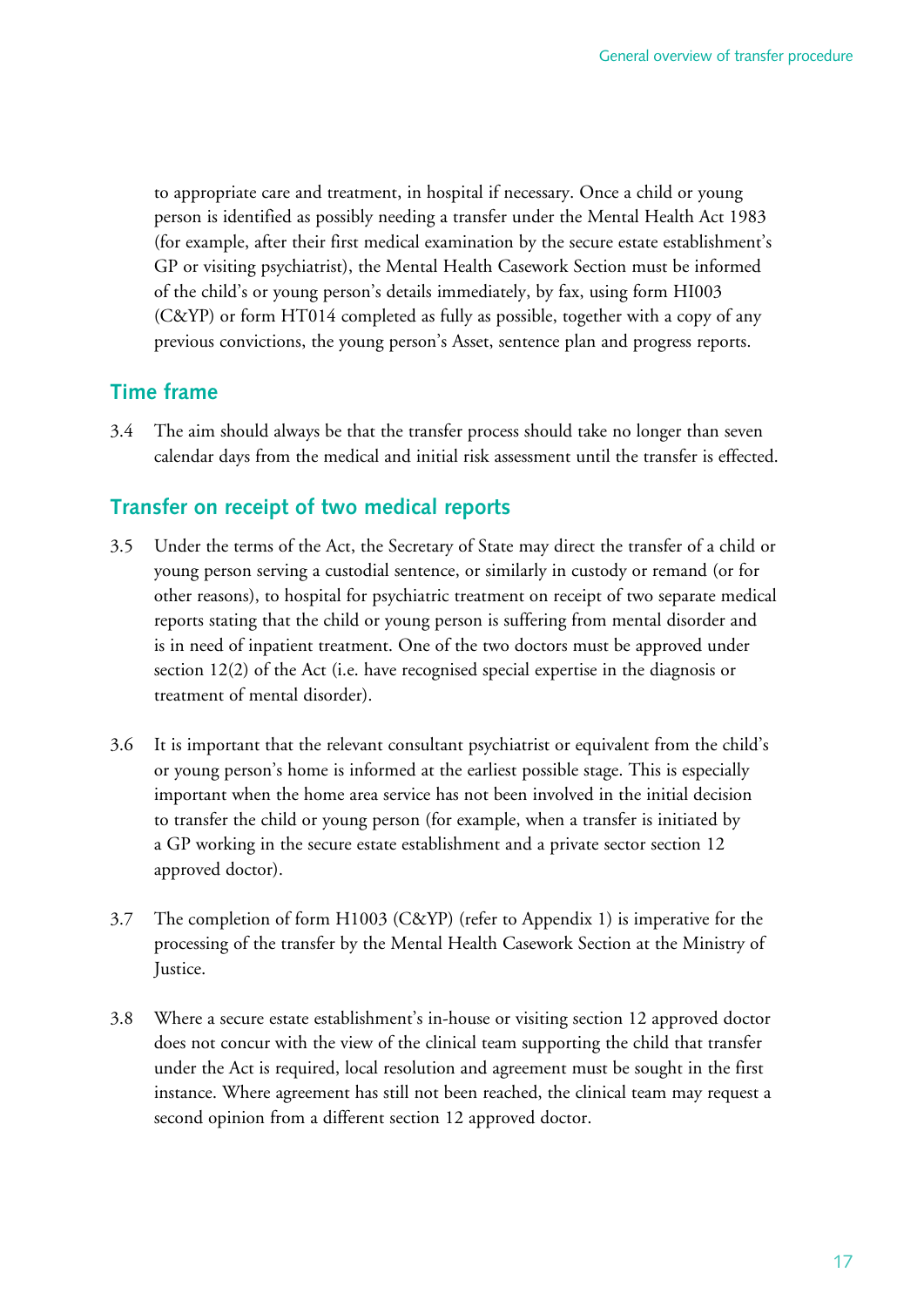# **4. The role of primary care trusts**

### **Establishing the appropriate PCT**

- 4.1 The 'appropriate PCT' for children or young people in custody in England, in the case of transfers to hospital under sections 47 and 48 of the Mental Health Act 1983, is the one where the child or young person was registered with a GP prior to being placed in custody. If the child or young person was not previously registered with a GP, the appropriate PCT is where the child habitually resided before entering custody. (This is in contrast to the majority of other healthcare services for children in custody, for which the appropriate PCT is the one in which the secure estate establishment is located.<sup>5</sup>) The Youth Offending Team (YOT) from the child's or young person's home area should be able to help identify the responsible PCT commissioner. If the young person is 'looked after' by a local authority, that local authority should be able to identify the responsible PCT commissioner.
- 4.2 If a child or young person is not registered with a GP, is not a 'looked after child' or is someone for whom a previous address cannot be determined, the responsibility normally lies with the PCT area in which the offence, or alleged offence, took place.6 However, if the child or young person is usually resident outside the UK, responsibility lies with the responsible commissioner area in which the secure estate establishment is situated, regardless of where the offence, or alleged offence, took place.
- 4.3 Similarly, in the case of children and young people who are not usually resident in the UK and are detained because of their immigration status, the responsible commissioner should be determined by the address of the unit providing treatment. In this context the responsible commissioner area is the one in which the facility is located.<sup>7</sup>
- 4.4 In respect of children and young people whose last known residence or habitual residence was in Wales and who are deemed to require transfer to hospital under the Act, practitioners should contact the Welsh Health Specialised Services Committee in the first instance.

<sup>5</sup> In Wales, the responsible commissioner is determined by the usual residence of the child or young person rather than GP registration prior to entering prison.

<sup>6</sup>  *Who Pays? Establishing the Responsible Commissioner* (DH 2007), paragraph 82.

<sup>7</sup> Ibid., paragraph 95.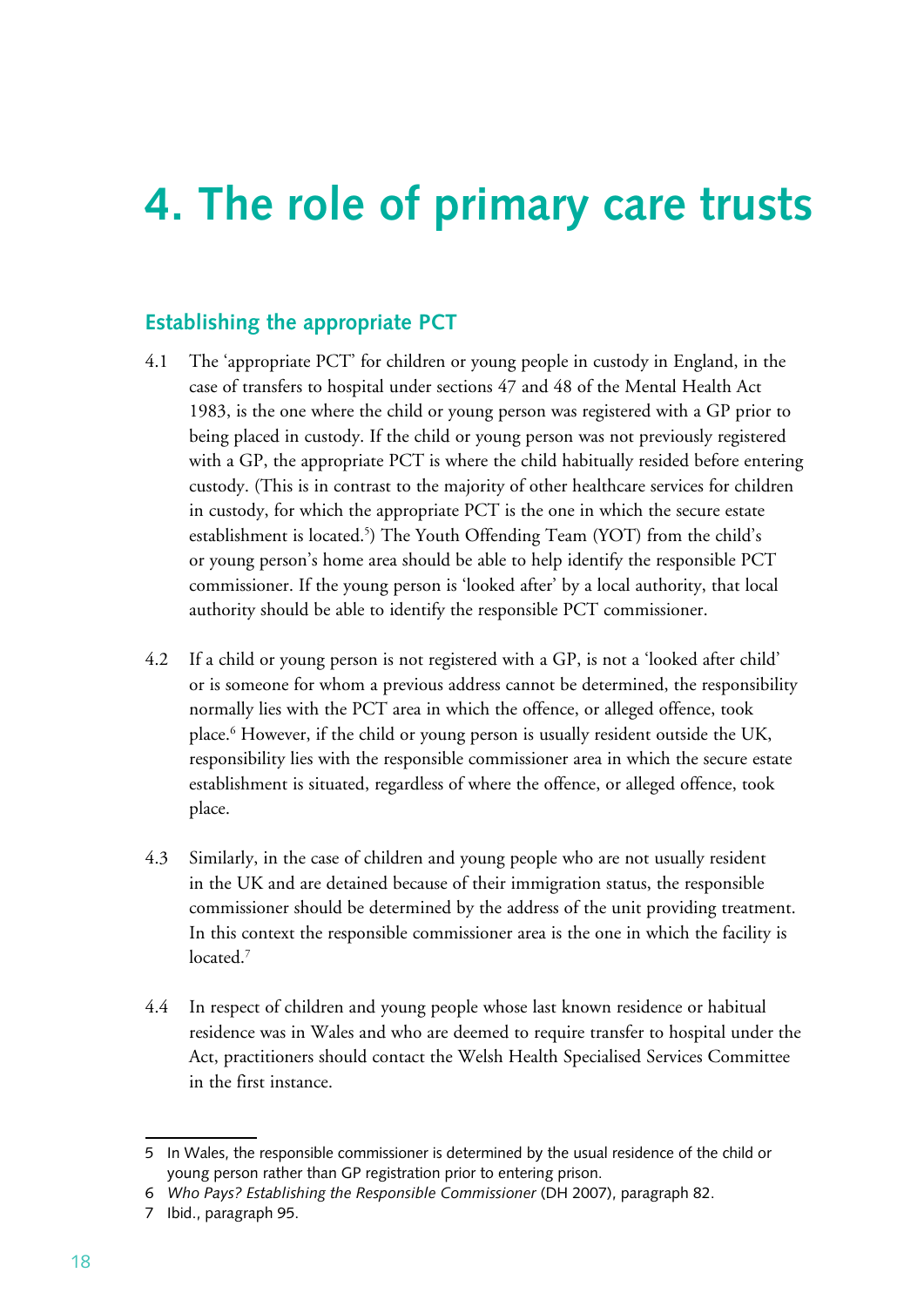Contact details: Susan Thompson Telephone: 02920 807573/807571; Fax: 02920 807579

### **Immigration Act detainees**

- 4.5 For those children and young people detained under the Immigration Act 1971 or section 62 of the Nationality, Immigration and Asylum Act 2002, the HHC will initially have to approach the UK Border Agency (UKBA) caseworkers, as well as the YJBPS, for a decision on whether temporary admission is appropriate.
- 4.6 Admission may be by sections 2 or 3 of the Mental Health Act 1983 if the caseworker decides on temporary admission. Where continued detention is required, transfer will be by section 48 of the Act. If section 48 is used it is imperative that the UKBA caseworker is informed by the HHC and that there is good subsequent communication between the caseworker and the patient's responsible clinician. If the UKBA caseworker decides that a person admitted under section 48 is no longer to be detained, it is important that the psychiatrist involved is given notice, so that s/ he can consider whether section 2 or 3 is required. Once ready for discharge from hospital, the individual will be liable to be re-detained in the removal centre. It will be important for the receiving team to request an invitation to attend the section 117 (S117) aftercare plan meeting or, if unable to attend, at minimum request copies of the aftercare plan in accordance with the Care Programme Approach (CPA).
- 4.7 It is imperative that the HHC informs the receiving hospital and Mental Health Casework Section of the immigration status of the young person.
- 4.8 If, for some reason, the background information is not accessible, the responsibility lies with the responsible commissioner area where the young person is in custody. When this occurs, the responsible PCT is often confirmed through the appeal and arbitration process which is led by the relevant strategic health authorities.
- 4.9 **In no case should disagreements or confusion about establishing the responsible commissioner delay or adversely affect treatment. An arrangement can be sought for payment while responsibility is being determined.**

#### **Contacting mental health commissioners**

- 4.10 When contacting commissioners, providing the following information is helpful:
	- the type of service likely to be required (for example, mental illness, learning disability);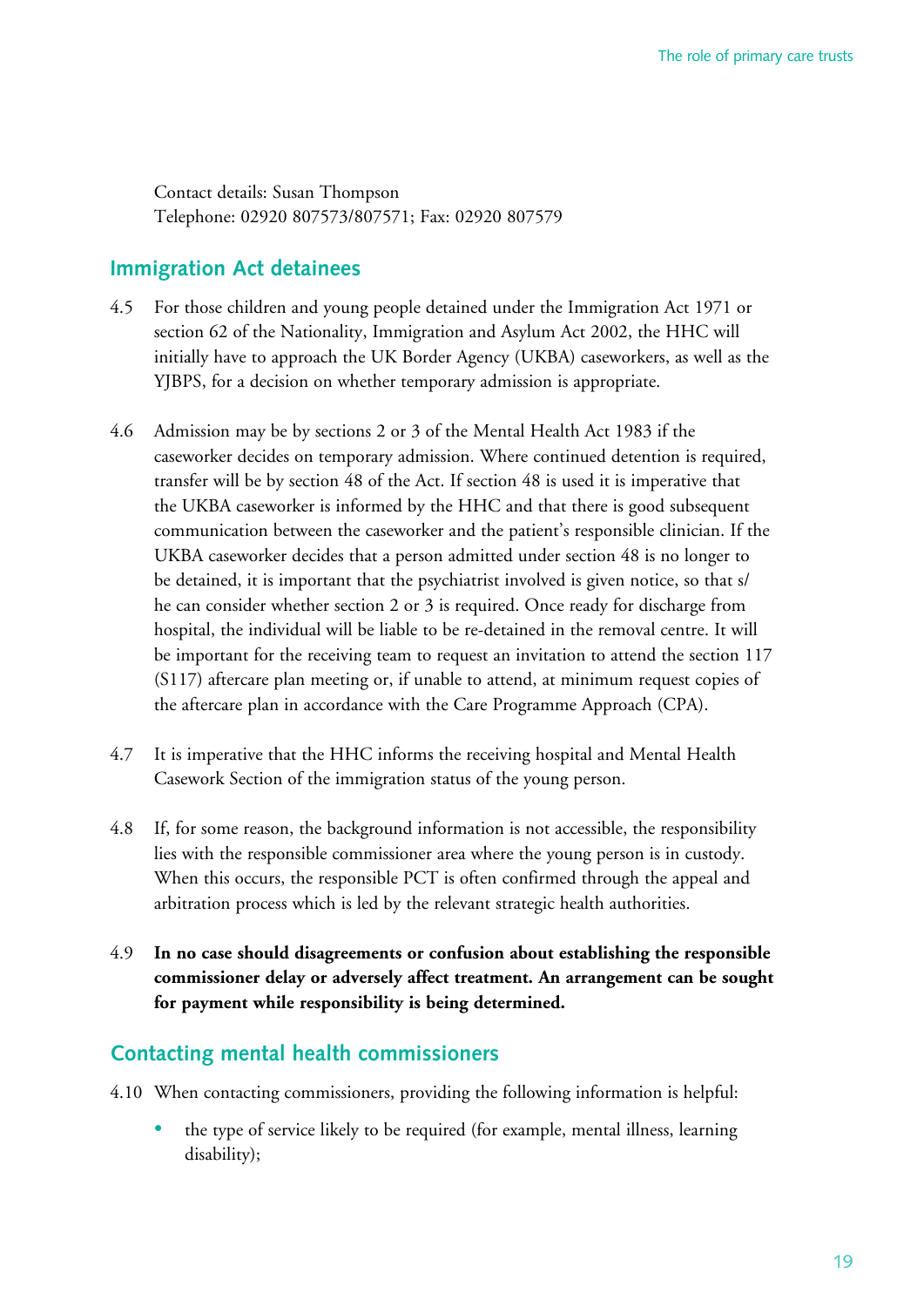- whether the child or young person is known to local health or children's services or has a history of mental disorder; and
- whether a referral has been made to the National Secure Forensic Mental Health Service for Young People.

#### 4.11 **Safe and effective commissioning by responsible PCTs incorporates:**

- encouraging timely assessments;
- willingness to fund assessments and placement in the independent sector promptly in the event of NCG provision being unavailable;
- promoting the necessity of CPA care plans, S117 requirements and the completion of YJB Asset and sentence planning documentation on the patient's return to custody; and
- in situations of urgency, where the responsible commissioner is in dispute, one or other parties should agree to pay for inpatient services in order to identify and ameliorate immediate risk, then proceed to arbitration for resolution.

#### **Payment of transfer**

4.12 The role of responsible commissioner encompasses local commissioning procedures (i.e. gate-keeping), providing assistance to healthcare staff in locating a bed, and paying the appropriate healthcare costs of the transferred child or young person. (Paragraph 3.1, page 15, explains that NCG units are funded from a top sliced specialist NHS funding but the PCTs remain responsible for assessments for the NCG units and for independent sector placements.) With regard to financing a transfer, the necessity for immediate action may require moving the child or young person before the finances have been fully resolved.

#### **Transfers to independent sector providers (non-NHS providers)**

4.13 The only possible exception may be transfer to independent sector healthcare providers whereby the receiving healthcare unit may have a policy of payment upfront. It is important that delays in transfer are not caused by the lack of available placements in the NCG units when, in the interim, a private facility has assessed and accepted the patient for transfer. When the need of the child or young person is urgent (i.e. the child or young person is acutely mentally ill), the PCT is obliged to find an appropriate placement whether the placement offered is in the independent sector or an NCG unit. When funding issues in isolation are inhibiting placement (i.e. reluctance of the PCT to fund a private, interim placement), the Mental Health Casework Section may direct a patient in order to prevent delay.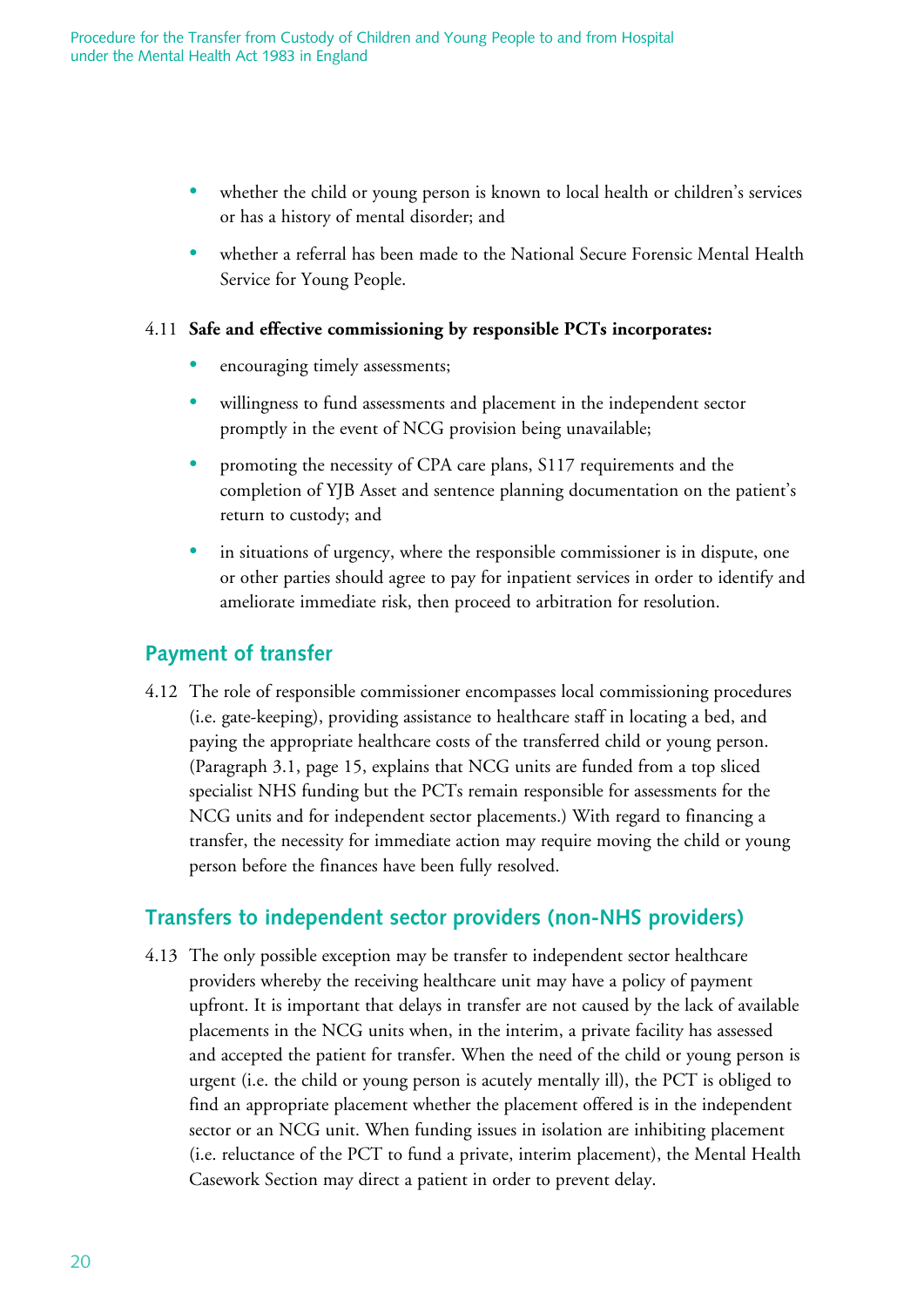# **5. Returning a child or young person to custody from hospital and arrangements for aftercare (section 117 of the Mental Health Act 1983)**

- 5.1 Under section 49 of the Act, the Secretary of State may impose on the transferred child or young person restrictions set out in section 41 of the Act. The order imposing the restrictions is known as a **restriction direction**. This ensures that the Secretary of State, through the Mental Health Casework Section, remains involved in the management of the case. A restriction direction makes it possible to return the child or young person to an appropriate custodial placement if they recover from their illness before their custody release date. This ensures that children and young people are not released earlier than would have been the case had they remained in custody. Where imposed, the restrictions, unless terminated by the Secretary of State, last until the date on which the child or young person would have been released from detention had they not been transferred to hospital, or in the words of the Act, 'the release date'.
- 5.2 A child or young person may be returned to custody by order of the Secretary of State under section 50, 51 or 53 of the Act, if the responsible clinician decides that the individual is no longer in need of medical treatment or that no effective treatment for the disorder can be given at the hospital to which they have been transferred.
- 5.3 The Crown Court has the power to return a young person to custody under Section 51 of the Act and Magistrates under Section 52 of the Act. In these cases, if the responsible clinician wanted to seek remission by the relevant court power, a direct approach to the court should be made.

#### 5.4 **In order to return the child or young person to custody from hospital the following actions should be undertaken:**

- The responsible clinician writes to inform the Mental Health Casework Section and the YJBPS that the patient no longer requires treatment in hospital.
- A section 117 (S117) meeting is held (so called because section 117 of the Act is about the provision of aftercare for people who have been detained in hospital), involving the hospital, the YJBPS, the receiving secure estate establishment, the child's or young person's YOT supervising officer and parents/guardians/local authority, as appropriate.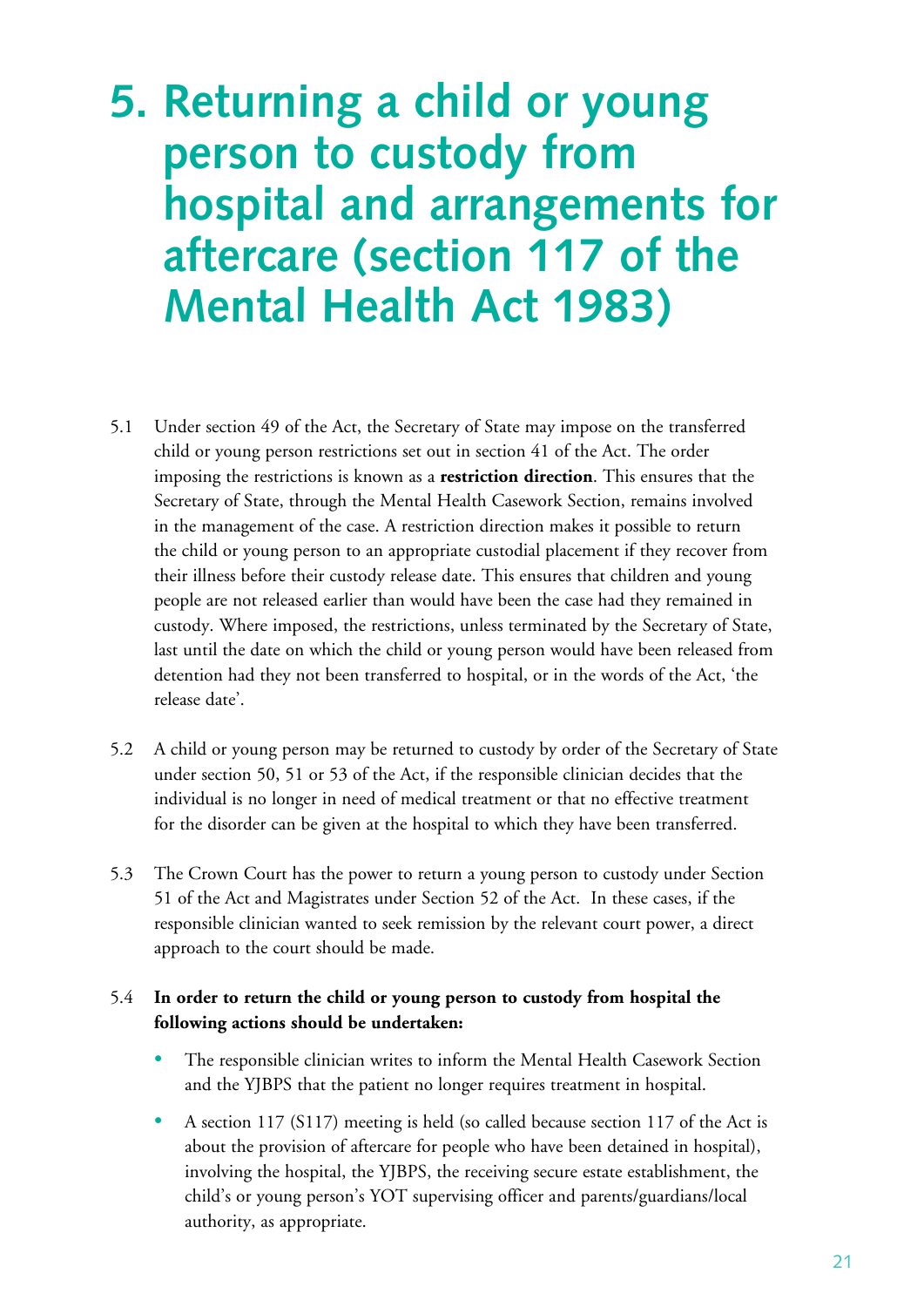- On confirmation of the S117 meeting being held (except in emergencies), the Mental Health Casework Section will issue the remission to custody transfer warrant.
- 5.5 Children and young people will generally be expected to return to the secure estate establishment where they were placed by the YJB prior to transfer to hospital; however, this must be discussed at the S117 meeting and agreed by all parties in advance of the transfer taking place. In the event of a young person attaining the age of 18 while in hospital, placement decisions will be guided by the need to meet the patient's mental health needs as well as other custodial considerations.

#### **S117 aftercare plan**

- 5.6 In keeping with best practice and the Act, children and young people returning to custody from hospital will be accompanied by a CPA care plan indicating whether or not the child or young person requires ongoing mental health services. This is in addition to updating the child's or young person's sentence plan and Asset. An S117 meeting should be held for this purpose. Healthcare providers working in the secure estate establishment receiving the transferred patient must be invited to attend the pre-discharge planning meeting and must make best efforts to attend. Where representation from the receiving secure estate establishment is not possible, this should not delay the child or young person returning there. The meeting should include planning and preparation for both return to custody and future release from custody, including transportation requirements.
- 5.7 Only in exceptional, emergency circumstances (for example, where there is a severe, non-containable risk) may a child or young person be returned to custody **before** an S117 plan has been agreed. In such circumstances an S117 meeting should be organised as soon as practicable afterwards, and always within 24 hours of the transfer. This will be reinforced by the YJB and the Mental Health Casework Section which will not issue a remission warrant unless such a meeting has been held, except in wholly exceptional circumstances. The Mental Health Casework Section must be advised which secure estate establishment the YJBPS has deemed the most appropriate for the child or young person before the remission warrant can be issued.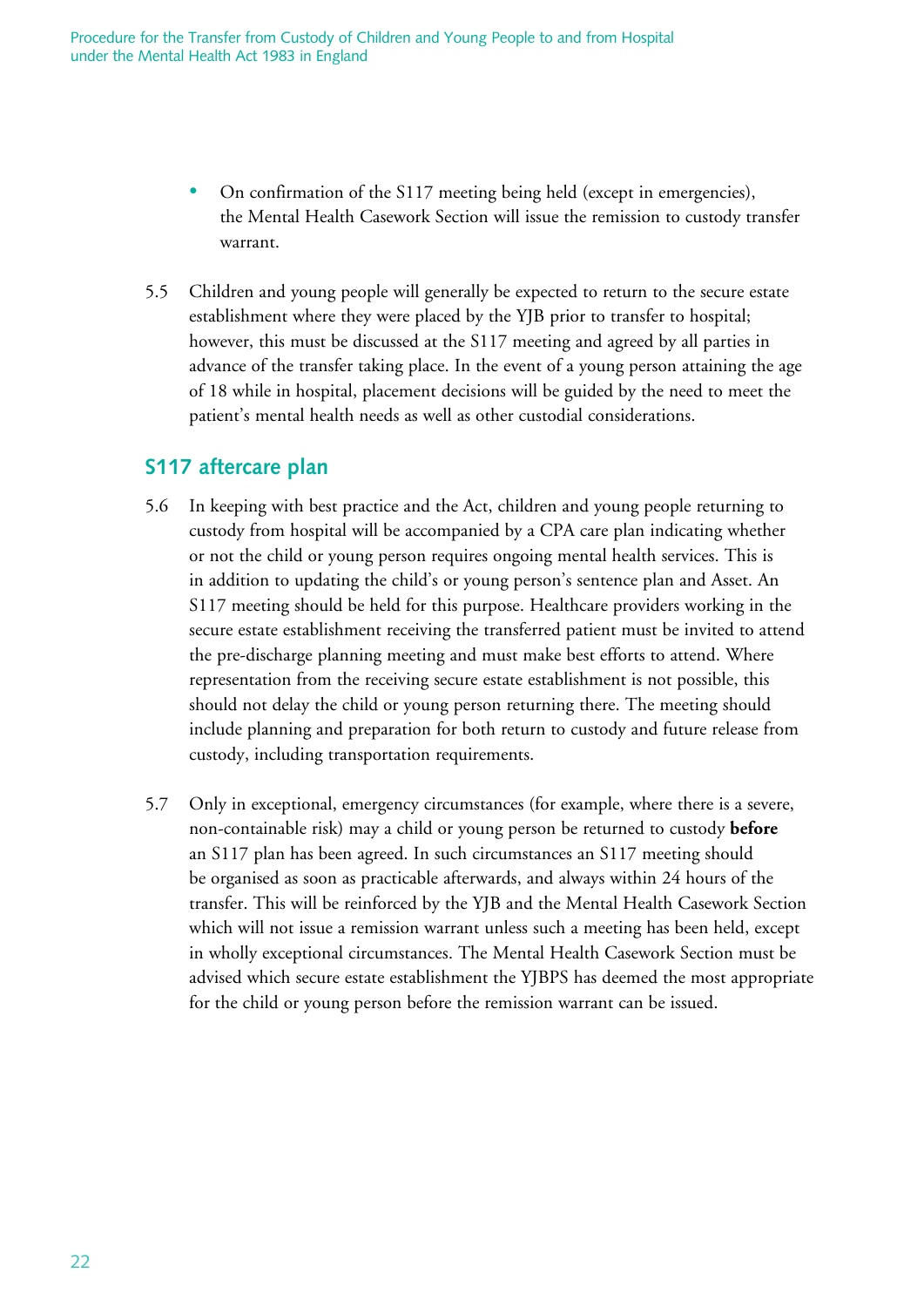### **Expiry of restriction direction**

- 5.8 When the restrictions expire (for example, at the end of a person's sentence), the Secretary of State has no further responsibility for the case. However, if the responsible clinician considers that the child or young person continues to need treatment, they may still be liable to detention in hospital under section 47 of the Act as if detained under section 37 (i.e., a hospital order without restrictions) which is known as a 'notional section 37 hospital order'.
- 5.9 For those children and young people remanded in custody by a magistrates' court and made subject to a transfer direction under section 48(2)(b) of the Act, the transfer direction will cease to have effect at the expiry of the period of remand unless the child or young person is then committed in custody to the Crown Court. However, if the magistrates' court further remands the child or young person under section 52(3) of the Act, the direction will not expire. Alternatively, if the court is satisfied that the child or young person no longer requires treatment in hospital, it may direct that the transfer direction ceases to have effect.
- 5.10 Where a court subsequently makes an order under sections 35, 36 or 38 of the Act, if the court makes a hospital order (s37) or hospital and limitation directions (s45a) or grants the child or young person bail, this takes precedence over an administrative direction from the Secretary of State and the transfer direction ceases to have effect.
- 5.11 In the case of a child or young person committed for trial in the Crown Court, the transfer direction remains in force unless it is terminated by the direction of the Secretary of State or the Crown Court, following the receipt of evidence that the child or young person no longer requires treatment in hospital.
- 5.12 Restriction directions made under section 49 of the Act in the case of children or young people originally in custody for reasons other than a custodial sentence or remand (civil or immigration detainees) cease to have effect, along with the transfer direction, on the expiration of the period during which the child or young person would, but for their removal to hospital, be liable to be detained in the place from which they were transferred.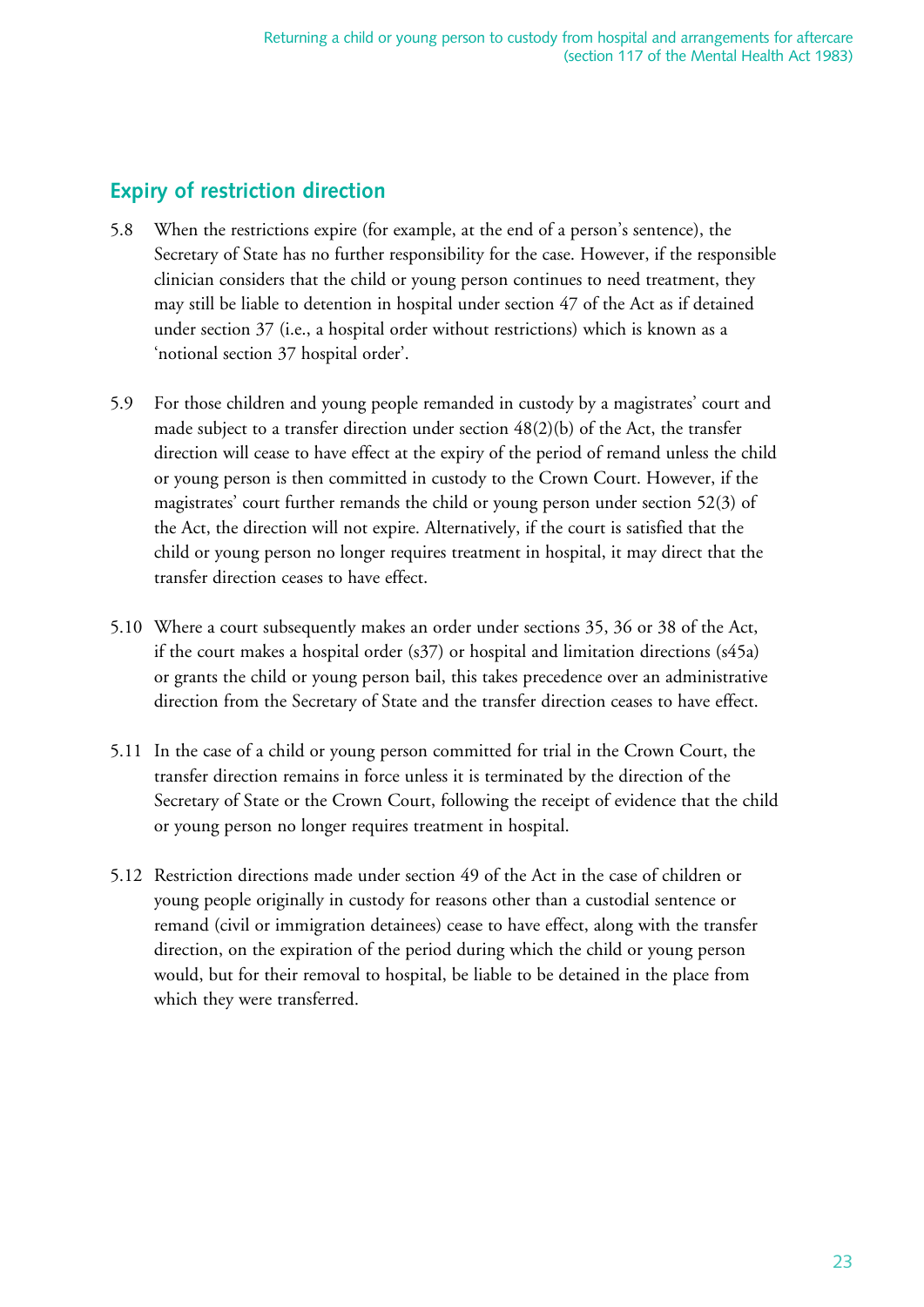# **6. Actions/responsibilities for staff involved in a section 47 or section 48 transfer**

# **The role of healthcare staff (staff providing healthcare services to children and young people in secure estate establishments)**

- 6.1 It is government policy that all those children and young people in custody who need hospital treatment must be transferred as quickly as possible. It is therefore important that healthcare and mental health staff seek assessment at the earliest moment that they think transfer is appropriate. Delays at this stage can mean that it becomes more difficult to effect transfer at a later stage. It can be particularly difficult for the receiving hospital if an assessment is completed close to the child's or young person's release date, when it was clear from earlier behaviour that an assessment would have been appropriate. After the initial medical assessment, if the GP or psychiatrist working in/visiting the secure estate establishment considers that the child or young person is suffering from a form of mental disorder which necessitates their transfer to a hospital for medical treatment, they must arrange for the child or young person to be examined by an appropriate medical practitioner. It is essential that the psychiatrist liaises with their medical and healthcare colleagues. They must also inform the YJB (P&CWS) and the Mental Health Casework Section at this point pending further notification that the second doctor is in agreement with the first doctor. If the first doctor is not approved under section 12(2) of the Mental Health Act 1983, the second doctor must be approved.
- 6.2 The timing of applications for a Secretary of State direction to transfer is crucial particularly in cases where the prisoner's sentence is short, or the prisoner is close to their automatic release date (ADR). The Mental Health Casework Section (MHCS) advise that where a prisoner is sufficiently close to their release date that admission to hospital could be appropriately achieved using civil powers of the 1983 Mental Health Act, it is unlikely that a directing a transfer under s47 could be justified. It is essential that the MHCS is involved at a very early stage in these circumstances, as this will support effective decision-making regarding the most appropriate application of the Mental Health Act.
- 6.3 Where possible, the second doctor should be from a hospital able to make a bed available to the child or young person (refer to page 8 regarding obtaining the second doctor). If the referring medical practitioner is unsure about the appropriate level of security required for the child or young person, he should discuss the matter with the Mental Health Casework Section (for contact details refer to Appendix 3).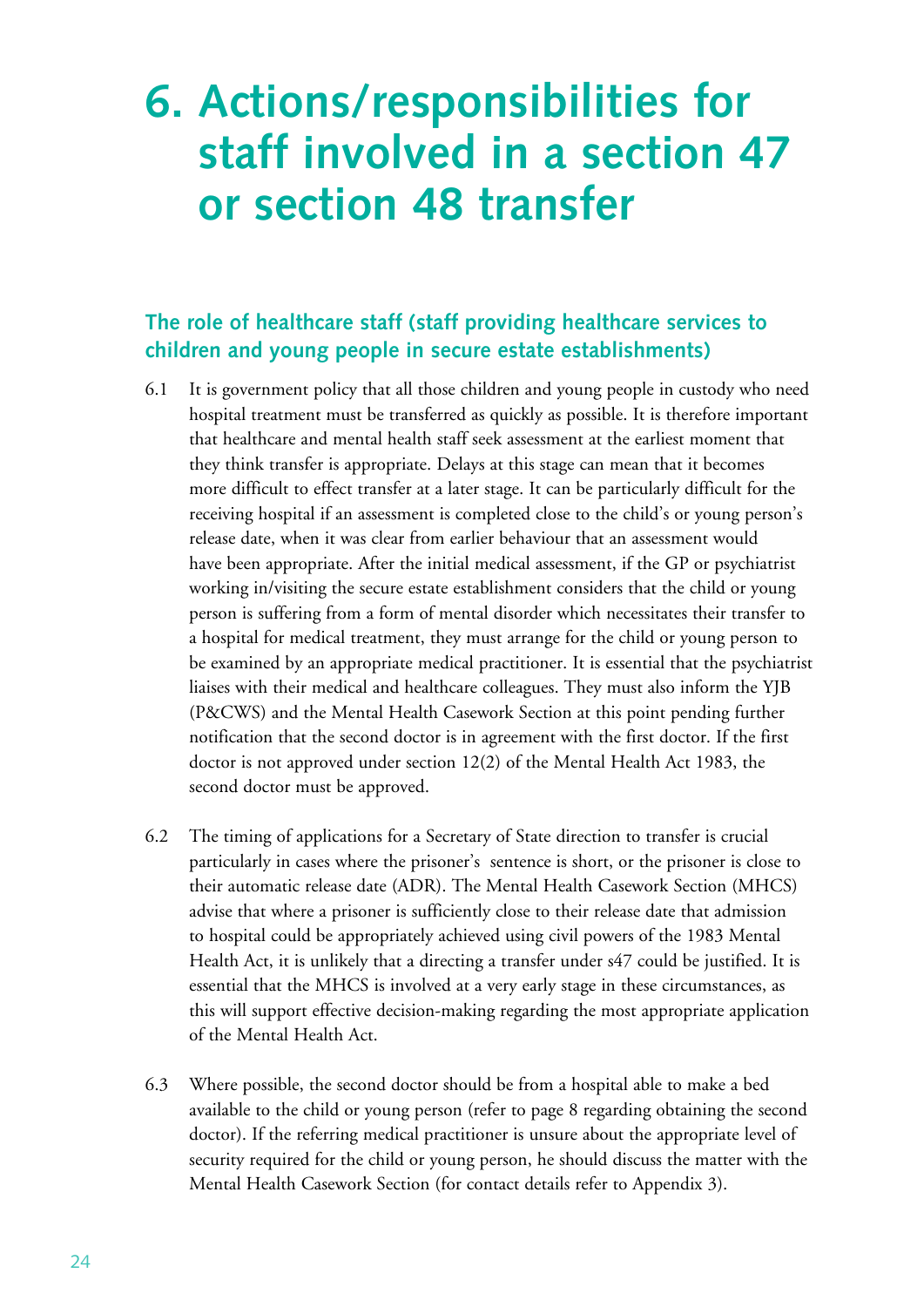6.4 It is important that those co-ordinating the child's or young person's care keep relevant stakeholders informed as early in the process as possible (for example, the child or young person, parents/guardians, the YOT supervising officer, the responsible local authority, the YJBPS, the Mental Health Casework Section and, if the child or young person is a drug user, the relevant single point of contact under the Drug Interventions Programme).

### **Medical reports**

6.5 Each doctor must prepare a **separate report**, as it is not considered adequate for the opinion of one doctor to be endorsed on the report of the other doctor. If the second doctor agrees that the criteria for a transfer are met, both doctors will then submit their reports (usually by fax) on form HT014 to the Mental Health Casework Section, copied to the YJBPS. If the second medical practitioner has time available, they should complete a form HT014. If time is not available, a non-standard report (such as a letter) may be accepted provided it includes information that meets the requirements of the Act.

### **Healthcare administration staff to inform the Mental Health Casework Section**

6.6 In order to eliminate delays, the YJBPS and the Mental Health Casework Section must be informed by the first doctor, by means of a faxed copy of form HI003 (C&YP), whenever a child or young person in custody has been assessed as needing a transfer. Relevant healthcare and residential staff of the secure estate establishment must arrange to fax details of the custodial warrant and, if available, the Asset and sentence planning documentation. Governors of young offenders institutions, directors of secure training centres and heads of secure children's homes must have systems in place to ensure that this is done without delay. The administration staff must ensure that both medical practitioners complete all appropriate paperwork and must assist them in faxing the necessary forms to the Mental Health Casework Section if a transfer is deemed necessary.

### **Transfer warrant valid for 14 days**

6.7 On receipt of the Secretary of State's warrant directing transfer, arrangements must be made directly with the named hospital in order for the transfer to be carried out as soon as possible. **The transfer direction ceases to have effect 14 days after the date it is made.** If, in exceptional circumstances, transfer within this time period is not possible, please contact the Mental Health Casework Section.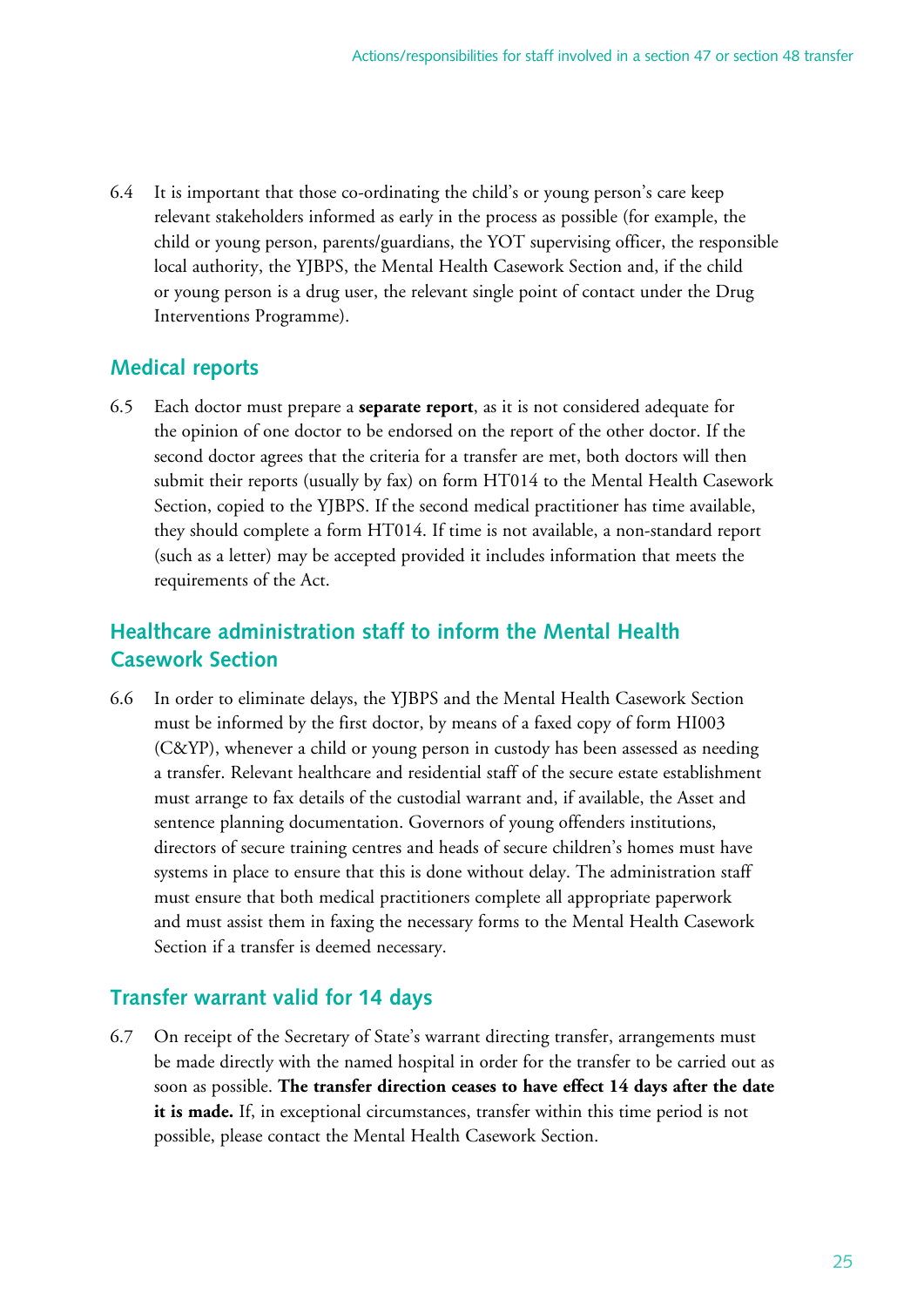### **Out-of-hours transfers**

6.8 If a transfer is deemed necessary out of office hours, it is possible for the Mental Health Casework Section duty officer to give verbal authority. This is sufficient to permit movement of the child or young person. The appropriate paperwork will be issued on the next working day. Please refer to the contact list at Appendix 3 for the out-of-hours phone numbers to reach the Mental Health Casework Section and the YJB 24-hour duty officer.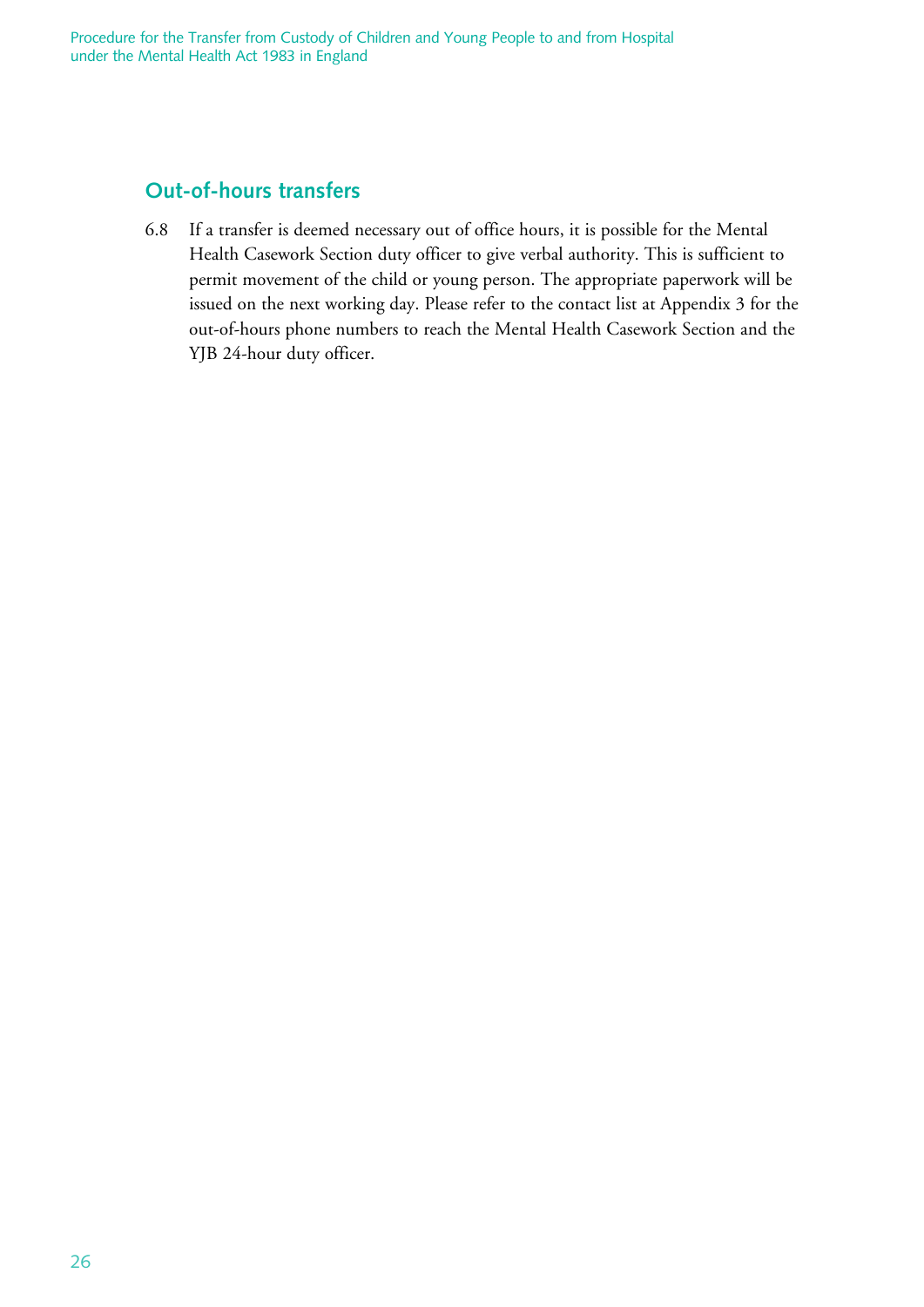# **7. Responsibility of the Mental Health Casework Section**

### **Government considerations regarding transfers**

- 7.1 The Secretary of State **is not obliged** to act on a recommendation made under section 47 or section 48 of the Mental Health Act 1983. He/she needs to consider whether it is right and expedient in the public interest to transfer the child or young person to hospital. The factors that need to be considered in this context include:
	- whether the child or young person presents such a risk that he/she should remain in the custodial institution for the protection of the public;
	- whether the child or young person is so notorious that transfer could undermine public confidence;
	- any expressed intentions of the court in sentencing the person to custody;
	- the possible effects of a pending appeal;
	- whether the medical treatment required can be adequately provided within the YJB and secure estate establishment; and
	- the length of time in custody still to be served.

The Mental Health Casework Section's prime concern is to guard against danger to the public that may ensue should a patient escape from, or be improperly allowed out of, hospital. The factors taken into account by the Mental Health Casework Section include:

- the type and nature of the offence;
- the length of the sentence;
- notoriety;
- victim issues;
- previous convictions;
- behaviour in custody;
- any previous escapes or attempts to escape;
- views expressed by the court;
- the medical practitioners' recommendations; and
- the child's or young person's past and current presenting symptoms (for example, actively suicidal or self-harming).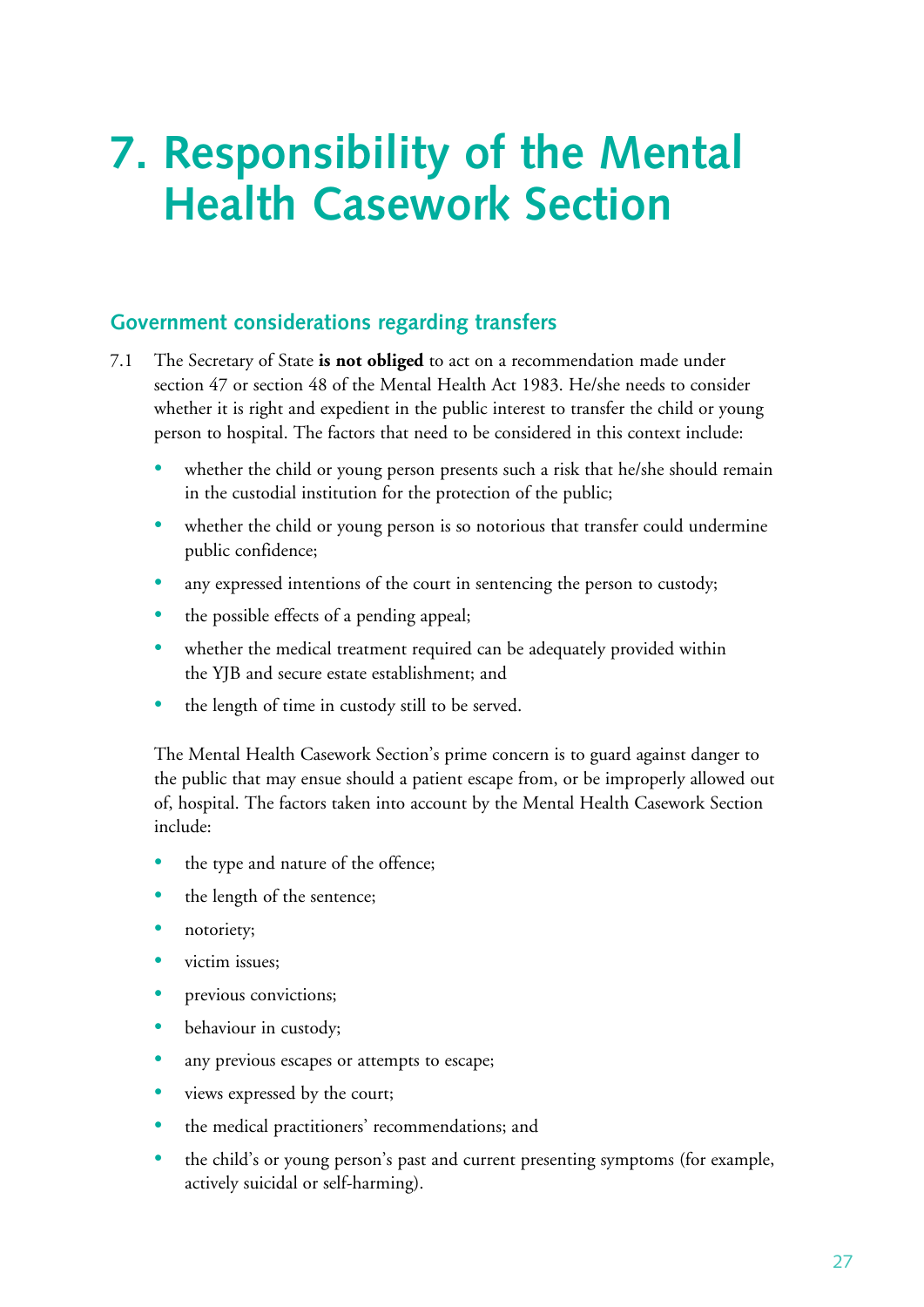# **Appendix 1: Revised form H1003 (C&YP)**

## **INFORMATION ON CHILD OR YOUNG PERSON RECOMMENDED FOR TRANSFER FROM CUSTODY TO HOSPITAL UNDER SECTIONS 47 AND 48 OF THE MENTAL HEALTH ACT 1983**

**SECTION 1 – DETAILS OF YOI/STC/SCH/OTHER SECURE ESTATE ESTABLISHMENT (specify)**

| Name of secure estate establishment: |         |        |
|--------------------------------------|---------|--------|
| Contact name:                        |         |        |
| Tel no:                              | Fax no: | Email: |

#### **SECTION 2 – DETAILS OF CHILD/YOUNG PERSON**

**(Please attach the young person's Asset form)**

| Surname:                                            |                                                                  | <b>First names:</b>                          |                        |
|-----------------------------------------------------|------------------------------------------------------------------|----------------------------------------------|------------------------|
| Home address:                                       |                                                                  |                                              |                        |
|                                                     | Sex: $M \Box$<br>Prison number (if any):<br>Date of birth:<br>F. |                                              |                        |
| Nationality or place of birth (if known):           |                                                                  |                                              |                        |
| <b>ETHNIC ORIGIN</b>                                |                                                                  |                                              |                        |
| White<br>(a)<br><b>British</b>                      | Irish                                                            | Any other white background (please specify): |                        |
| (b)<br>Mixed                                        | White and Black Caribbean                                        | White and Black African                      | <b>White and Asian</b> |
| Asian or Asian British<br>(c)<br>Indian             | Pakistani<br><b>Bangladeshi</b>                                  |                                              |                        |
| <b>Black or Black British</b><br>(d)<br>Caribbean   | African                                                          | Any other black background (please specify): |                        |
| (e) Chinese or other ethnic group<br><b>Chinese</b> | Any other (please specify):                                      |                                              |                        |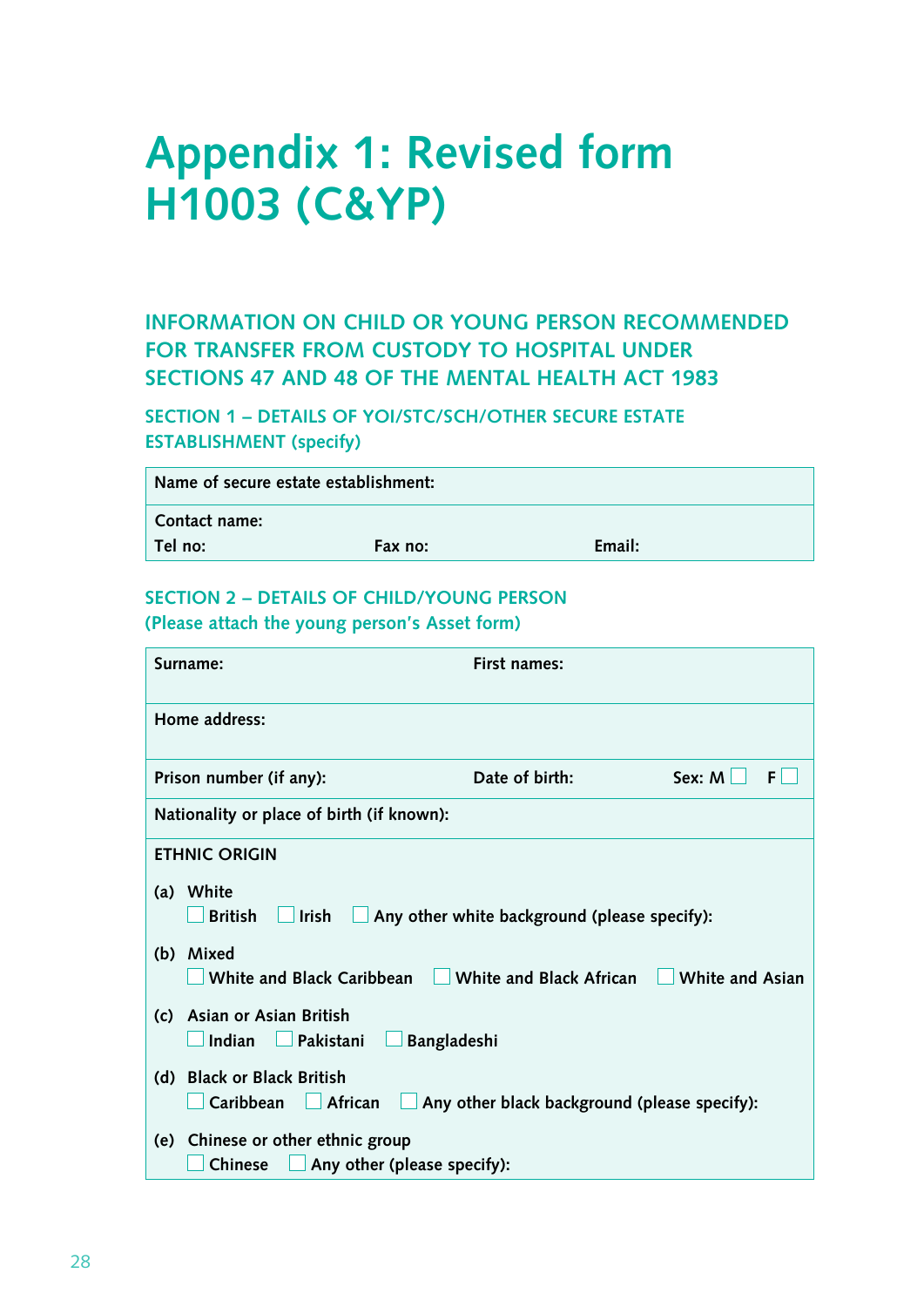#### **SECTION 3 – FAMILY DETAILS**

| Home address:   |  |
|-----------------|--|
| Name of father: |  |
| Name of mother: |  |

#### **SECTION 4 – DETAILS OF DETENTION IN CUSTODY (please attach relevant Court Order or Warrant of Committal)**

| (a)          | Name of court:                                                                                                   |  |
|--------------|------------------------------------------------------------------------------------------------------------------|--|
| (b) Sentence | <b>Remand</b><br>Other $\Box$                                                                                    |  |
|              | (c) Offences/charges:                                                                                            |  |
|              | (d) Total sentence and court order for each offence:                                                             |  |
|              | (e) Date of (i) conviction:<br>(ii) sentence (if different):                                                     |  |
|              | (iii) Remand from:<br>until:                                                                                     |  |
| (f)          | Release dates (please complete as appropriate):                                                                  |  |
|              | (i) Automatic Release Date (ARD):                                                                                |  |
|              | (ii) Conditional Release Date (CRD):                                                                             |  |
|              | (iii) Release on Temporary Licence Eligibility Date (ROTL):                                                      |  |
|              | (iv) Parole Eligibility Date (PED):                                                                              |  |
|              | (v) Non-Parole Release Date (NPRD):                                                                              |  |
|              | (vi) Licence Expiry Date (LED):                                                                                  |  |
|              | (vii) Sentence Expiry Date (SED):                                                                                |  |
|              | (viii) Lifers - Tariff Date:                                                                                     |  |
| (g)          | Details of responsible Youth Offending Team:                                                                     |  |
| (h)          | Name of supervising officer:                                                                                     |  |
| (i)          | Has the child or young person lodged an appeal?:<br><b>No</b><br>Yes:<br>If yes, Criminal Appeal Officer Number: |  |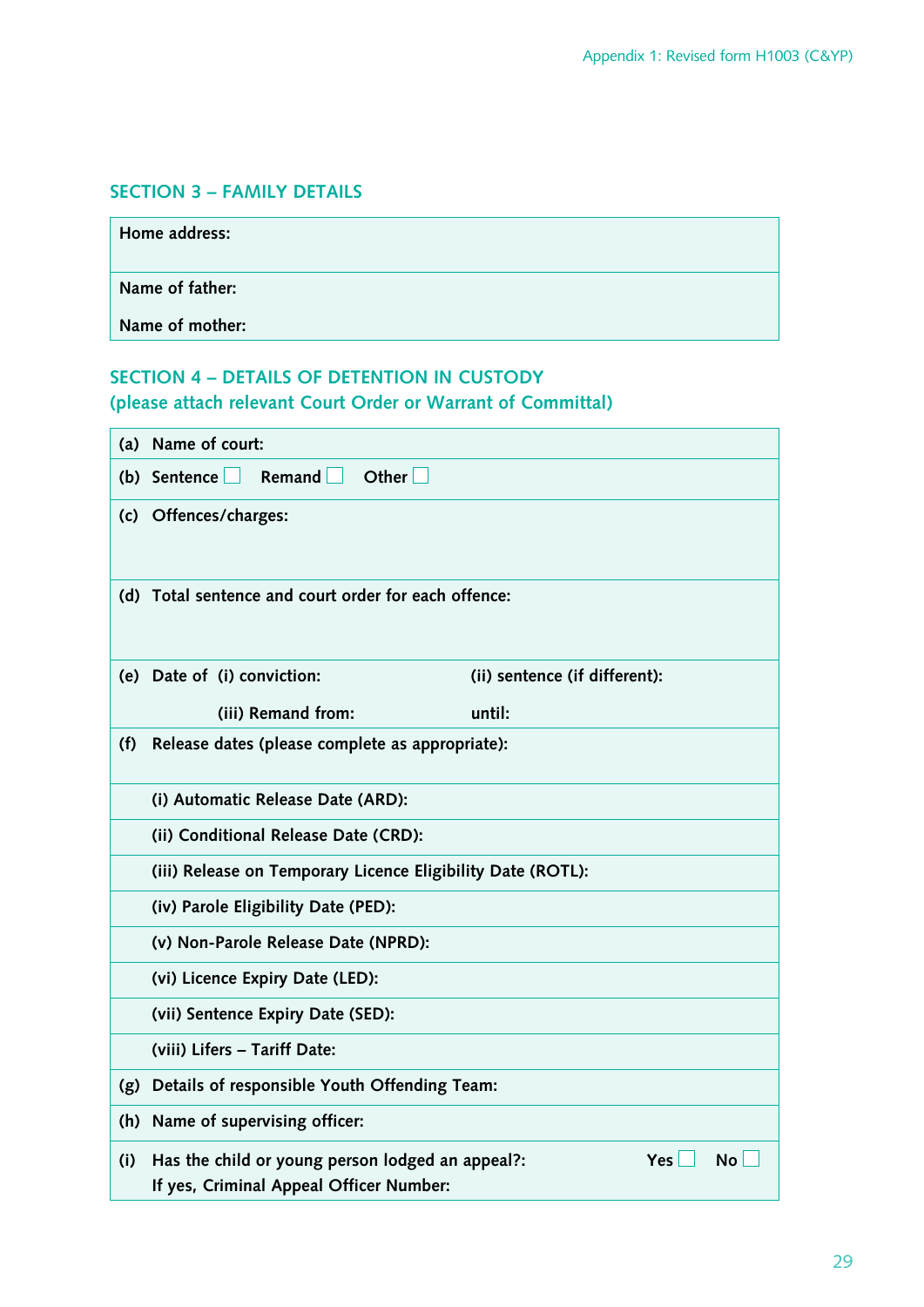#### **SECTION 5 – DETAILS OF DISORDER**

|     | (a) Type(s) of mental disorder from which the child/young person is suffering:                              |
|-----|-------------------------------------------------------------------------------------------------------------|
|     | (b) Is the child/young person suicidal, or has he/she a history of suicidal tendencies?<br>No<br>Yes $\Box$ |
|     |                                                                                                             |
|     | If yes, please give details:                                                                                |
| (c) | Does the child/young person have a history of self-harm?                                                    |
|     | No<br>Yes $\Box$                                                                                            |
|     | If yes, please give details:                                                                                |
|     |                                                                                                             |
| (d) | Is the child/young person dangerous to others, or has he/she a history of<br>violence?                      |
|     | $Yes \Box No \Box$                                                                                          |
|     | If yes, please give details:                                                                                |
|     |                                                                                                             |
|     | (e) Has the child/young person a history of alcohol/drug misuse?                                            |
|     | No<br>Yes                                                                                                   |
|     | If yes, please give details:                                                                                |
|     |                                                                                                             |
| (f) | Has the child/young person received psychiatric treatment previously?                                       |
|     | No<br>Yes                                                                                                   |
|     | If yes, please give details:                                                                                |
|     |                                                                                                             |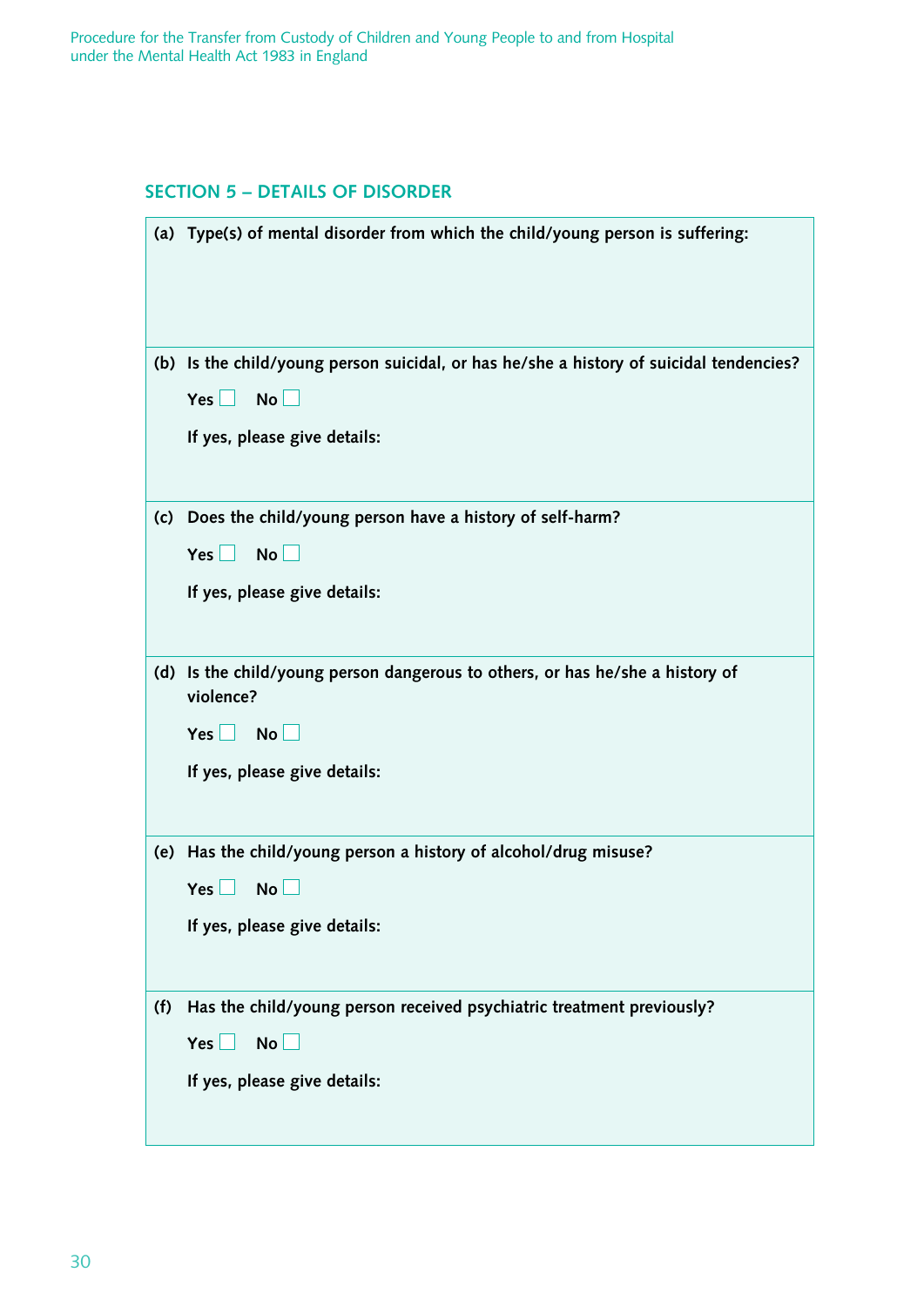### **SECTION 6 – PROGRESS WITH ARRANGEMENTS FOR ADMISSION TO HOSPITAL**

**Contract Contract Contract** 

| (a)                                                   | Name the official address of any hospital consultant who has been approached<br>with a view to providing a place for the child or young person: |  |
|-------------------------------------------------------|-------------------------------------------------------------------------------------------------------------------------------------------------|--|
|                                                       | Name:                                                                                                                                           |  |
|                                                       | <b>Address:</b>                                                                                                                                 |  |
|                                                       | Telephone number:                                                                                                                               |  |
|                                                       | Outcome, if known:                                                                                                                              |  |
|                                                       | (b) Address at which child/young person was living prior to detention in custody:                                                               |  |
| (c)                                                   | Place where offence was committed or, if unknown, the name of the court or<br>police station which dealt with the case:                         |  |
|                                                       | (d) Home health area:                                                                                                                           |  |
|                                                       | (e) Details of hospital to which child/young person is to be transferred:                                                                       |  |
|                                                       | Names and official addresses of reporting medical practitioners:                                                                                |  |
| Dr                                                    | Dr                                                                                                                                              |  |
|                                                       | <b>Address:</b><br><b>Address:</b>                                                                                                              |  |
| Governor/Director/Head of Healthcare/Medical Officer: |                                                                                                                                                 |  |
|                                                       | YOI/STC/SCH/Other:                                                                                                                              |  |
| Date:                                                 |                                                                                                                                                 |  |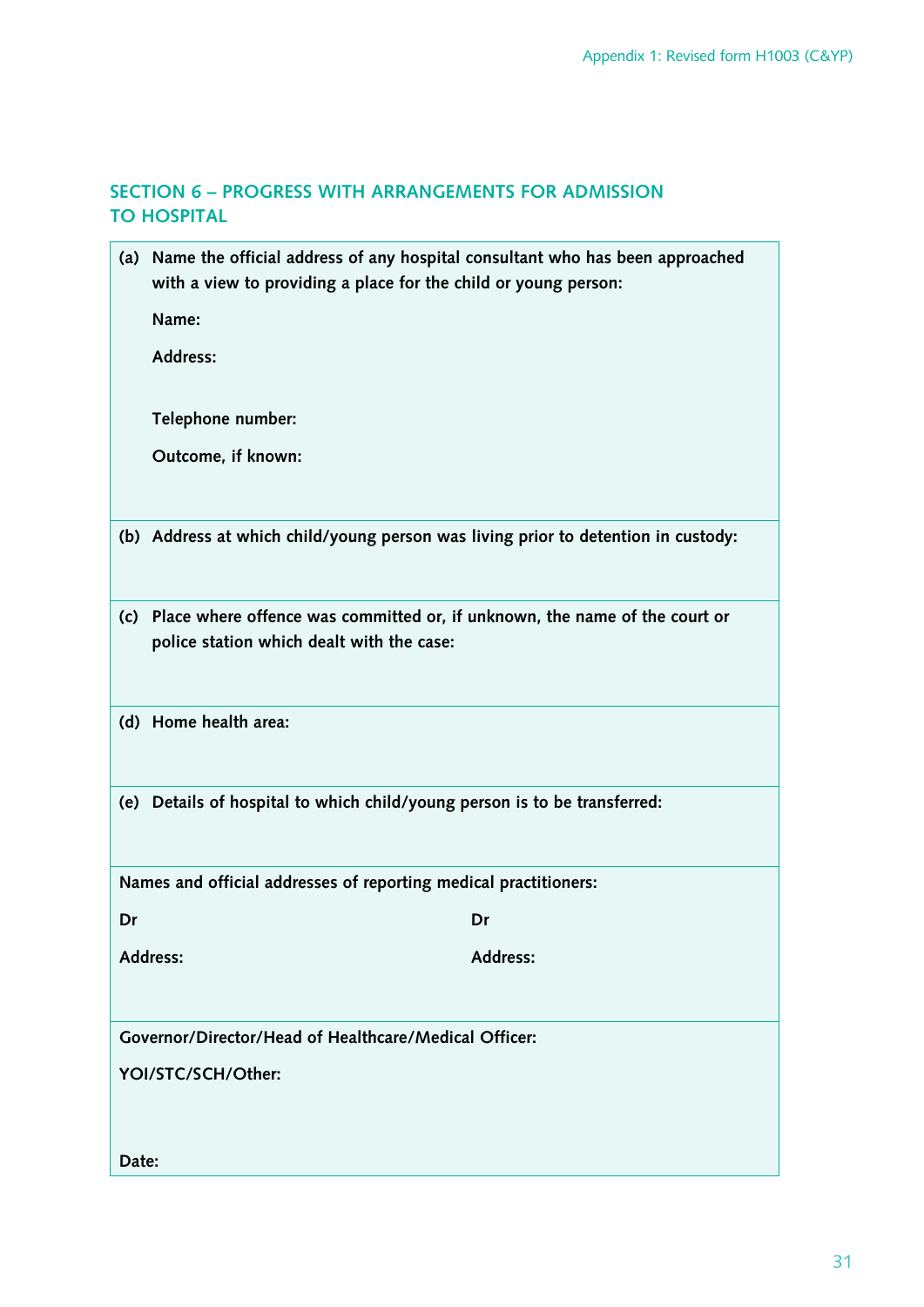# **Appendix 2: Guidance document for healthcare professionals entering secure accommodation**

This guidance document is intended to assist members of professional bodies who are required to visit patients detained in Her Majesty's Prisons, young offender institutions (YOIs), secure training centres (STCs) or secure children's homes (SCHs) at the request of the Prisons Health Service with a) a view to assessing children and young people who are deemed to require transfer under the Mental Health Act 1983 from custody to a mental health facility or b) to prepare medico-legal reports on behalf of the defence, Crown Prosecution Service, or court. These may include professions such as Psychiatrists, GPs, Registered Mental Health Nurses, Approved Social Workers etc.

#### **Issue**

The Royal College of Psychiatrists (RCP) have identified issues where staff requiring to see a patient held in custody have been refused entry until they have produced a number of pieces of identification. This has resulted in patients who require immediate attention being disadvantaged. Problems have also been identified in the facilities provided for the interview and with access to clinical records.

#### **Solution**

Below is a guidance flow chart that should be followed to allow reasonable time for healthcare professionals to gain access to patients.

- 1. Contact establishment and speak to the head of the department (Healthcare) you need to visit.
- 2. Explain the reason for your visit.
- 3. Give the name and number (if you have it) of the child/young person you wish to visit.
- 4. Describe the nature and reason for any facilities, access to clinical information and access to those supporting the individual in the secure estate establishment that you require to assist your assessment, together with an estimate of the time you expect to need for the consultation. If you need to bring a laptop computer or other electronic equipment into the secure estate establishment for the consultation you should discuss this at the time of booking the visit.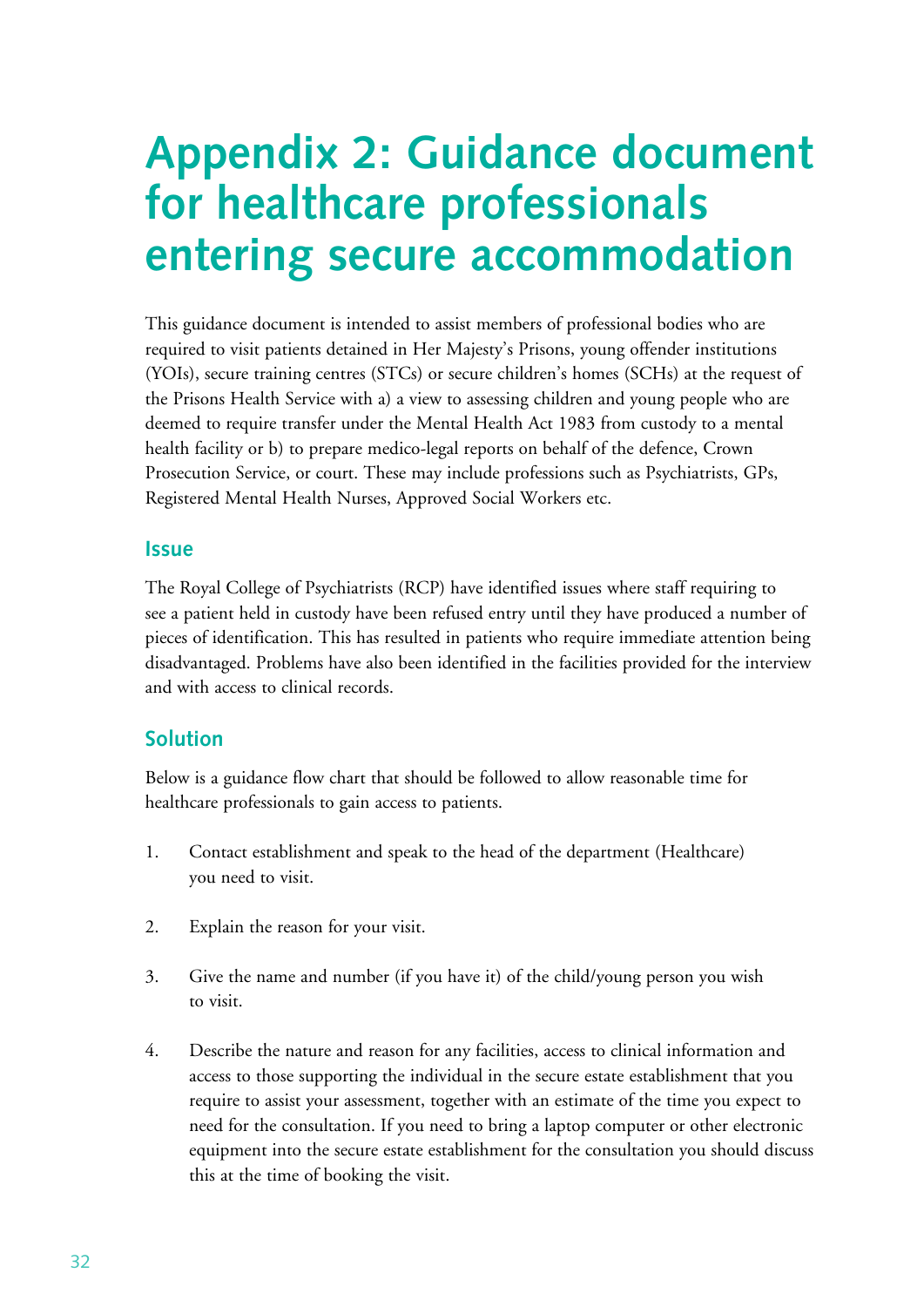- 5. Arrange a mutually agreeable date and time. It should be noted that while most secure estate establishments are unable to facilitate consultations during the lunchtime period, most do allow official visits to take place during the evenings especially in urgent cases.
- 6. Arrange to be met at reception at the allocated date and time.
- 7. Check with the head of department that you have the correct acceptable photo ID. On arrival you will normally be required to produce a recognised photographic identity document in the form of a photo driving licence, valid passport or photographic identity card issued by your employer. The latter will need to bear the name of the issuing authority.
- 8. Even when you are expected, security procedures may take a little time to complete, especially at busy periods, so please arrive allowing plenty of time for these procedures to be completed. Cash, keys, mobile phones etc. are not allowed, nor are laptop computers except by prior arrangement (see above). All visitors to secure estate establishments are searched – there are no exceptions. As a general rule, the less you carry with you, the quicker the security procedures will be completed.
- 9. You should be afforded the same facilities as legal representatives, namely that the interview or consultation will take place within sight but out of hearing of a member of staff.
- 10. The Governor/Director of the secure estate establishment is responsible for the safety of children and young people, as well as staff and visitors to the establishment. In exceptional circumstances he/she may refuse or terminate the interview or consultation if he/she feels this is necessary for your safety. His/her decision in this respect is final.

In order to complete comprehensive assessments of need, these procedures will support third party staff to gain robust access to patients and clinical information.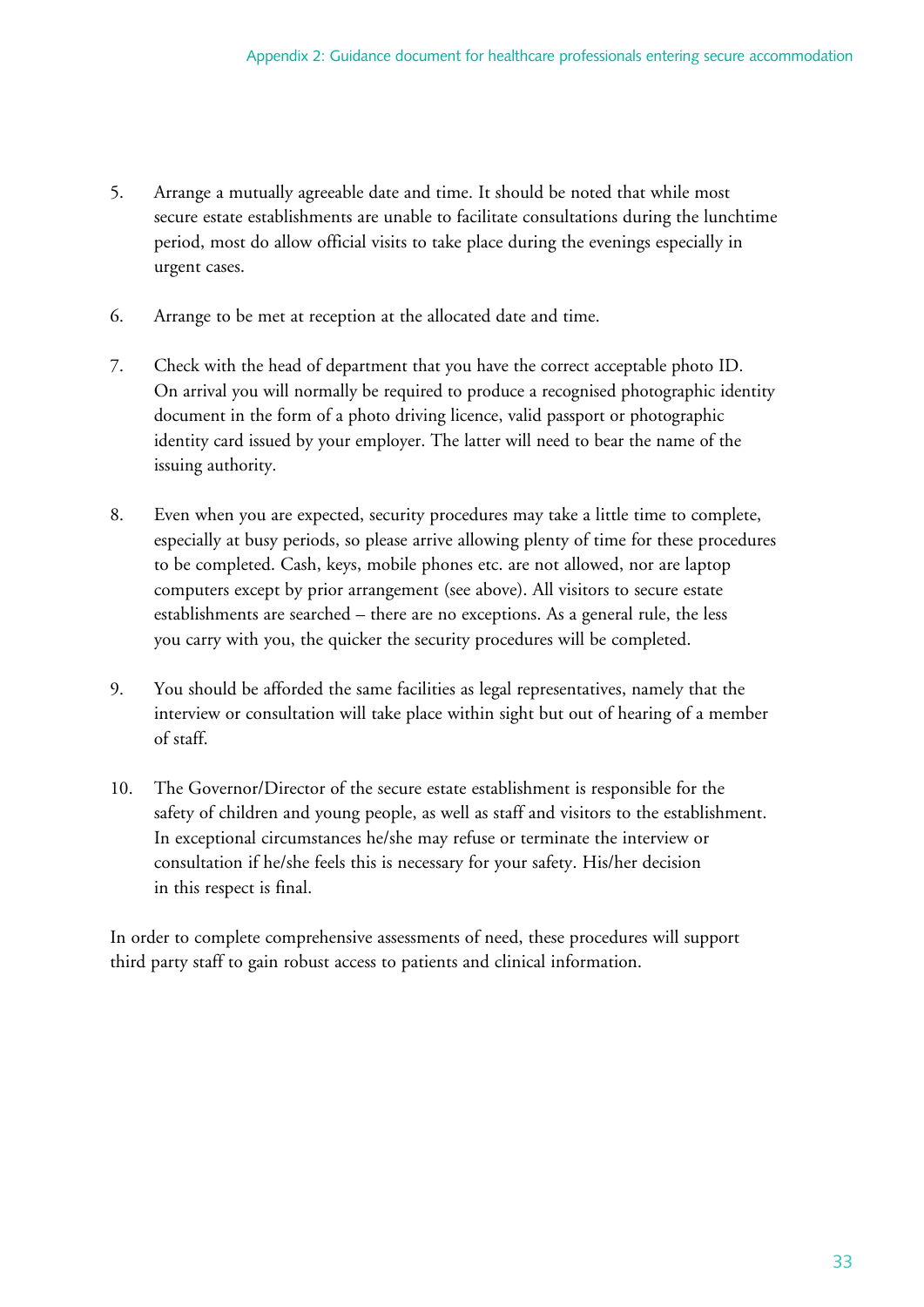# **Appendix 3: Contact list**

### **Ministry of Justice: Mental Health Casework Section**

Ministry of Justice switchboard: 020 3334 3555 Ask for a member of Mental Health Casework Section staff.

#### **Out-of-hours contact for transfers**

Mental Health Casework Section switchboard: 020 7035 4848 Select option 5 and ask for the Mental Health Casework Section duty officer.

Only contact the Mental Health Casework Section for those instances listed on page 10, and/or after having contacted your local Youth Offending Team and primary care trust.

### **National Commissioning Group**

General enquiries: 020 7932 3838 Fax: 020 7932 3800 Email: enquiries@ncg.nhs.uk

### **Welsh contacts**

**Local health boards** for all Welsh Regions: **www.wales.nhs.uk/directory.cfm**

**Welsh Health Specialised Services Committee** – general contact number: 029 2080 7575

#### **Youth Justice Board Placement Service**

All communication and information should be sent to: mentalhealthtransfers@yjb.gov.uk.cjsm.net

Main placements number: 0845 3 63 63 63 In office hours ask for the operations or casework manager; out-of-hours calls will be answered by a duty officer.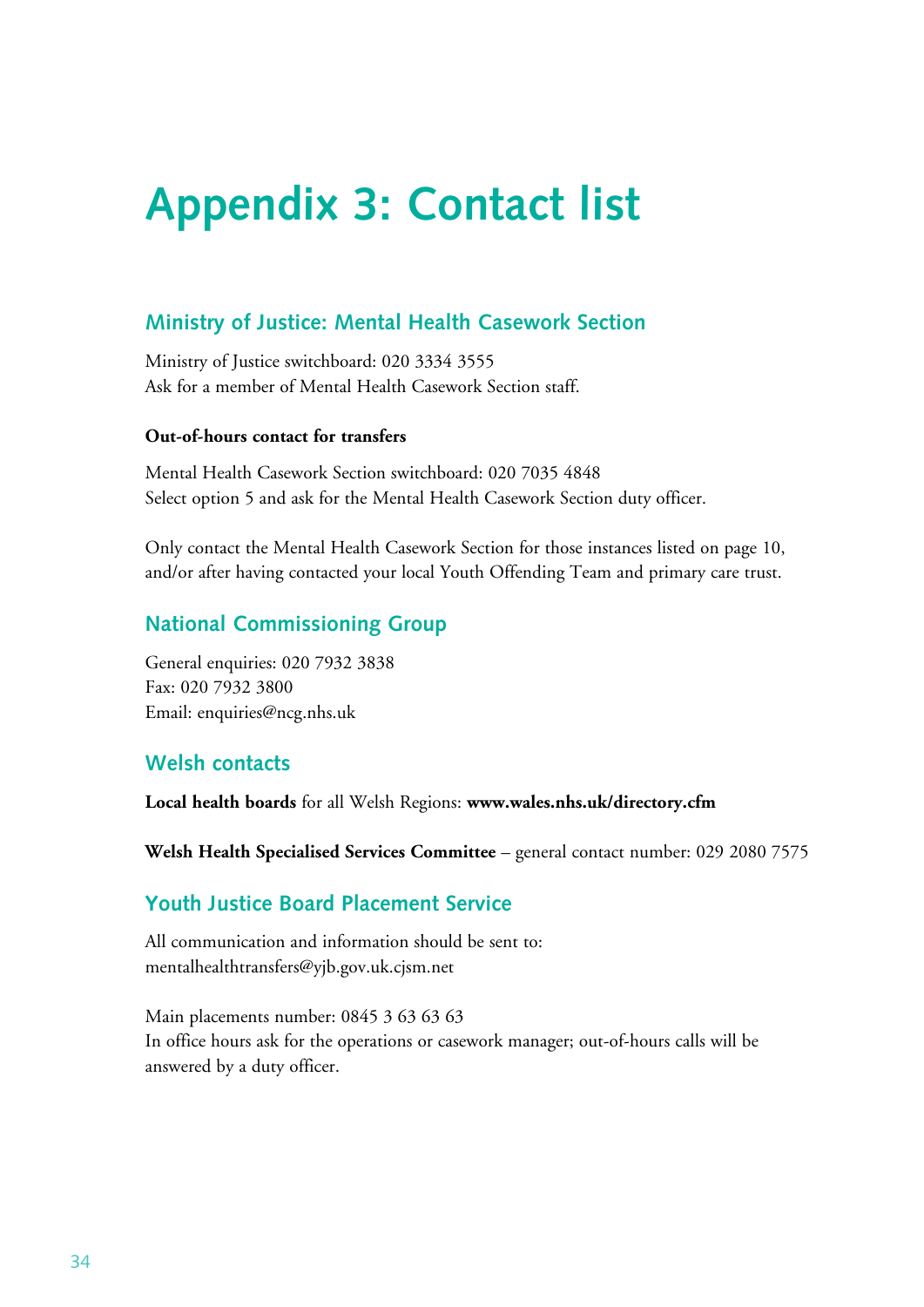# **Appendix 4: Links and publications relating to the Mental Health Act 1983**

**Department of Health and Welsh Assembly Government, Procedure for Cross-border Healthcare Commissioning between England and Wales, 2007**

www.wales.nhs.uk/documents/WHC(2007)036.pdf

#### **Health of Wales Information Service (HOWIS), NHS Wales Directory**

www.wales.nhs.uk/

### **Mental Health Act 1983: revised Code of Practice (for England), 2008**

www.dh.gov.uk/en/Healthcare/NationalServiceFrameworks/Mentalhealth/DH\_4132161

### **Reference Guide to the Mental Health Act 1983 (England), 2008**

www.dh.gov.uk/en/Publicationsandstatistics/Publications/PublicationsPolicyAndGuidance/ DH\_088162

### **Department of Health, Who pays? Establishing the Responsible Commissioner, 2007**

For clarification on the appropriate PCT. www.dh.gov.uk/en/Publicationsandstatistics/Publications/PublicationsPolicyAndGuidance/ DH 078466